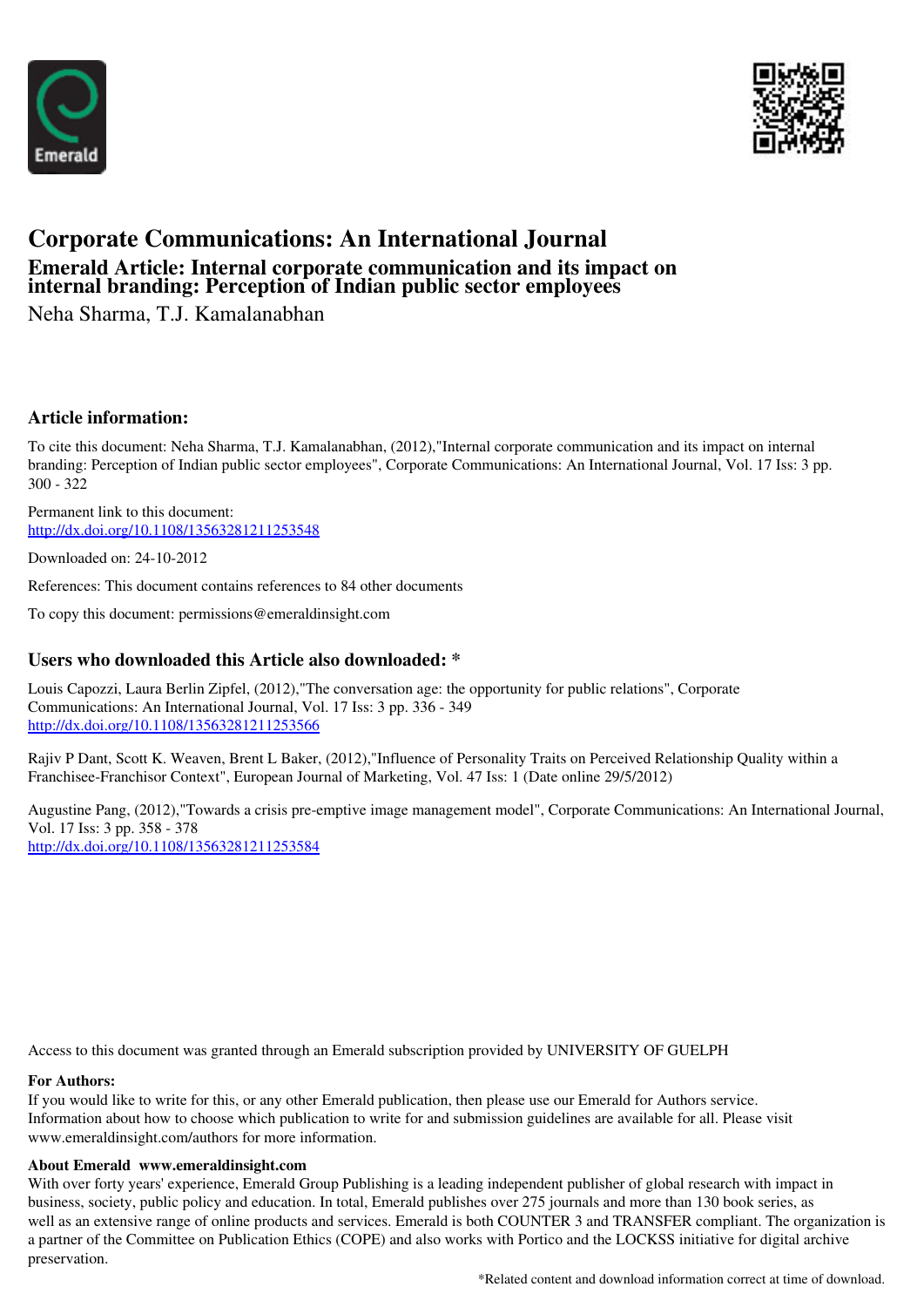

**CCII** 17,3

# 300

Received 22 August 2011 Revised 23 December 2011 Accepted 15 May 2012

# Internal corporate communication and its impact on internal branding

# Perception of Indian public sector employees

Neha Sharma and T.J. Kamalanabhan

*Department of Management Studies, Indian Institute of Technology Madras, Chennai, India*

# Abstract

Purpose – The primary objective of this paper is to model internal corporate communication (ICC) process, examining the nature of the process, the outcomes thereof and the variable that has the ability to mediate the process, in the context of an Indian petroleum public sector undertaking (PSU).

Design/methodology/approach – Following a review of the internal corporate communication and internal branding literature, an exploratory methodology was designed to capture the perceptions of employees on internal brand communication practices prevailing in the organization with an ambition of becoming a leading employer brand. Transcripts of interviews were analyzed, coded thematically and the essence of experiences was jointly combined into one description.

Findings – First, a relation between ICC dimensions and internal branding outcomes is established. Second, it is recognized that ICC practices and brand training have a positive impact on communication satisfaction that further promotes a sense of brand identification, loyalty and commitment among the employees.

Research limitations/implications – Given the qualitative nature of the case study method, only limited generalizations can be made as the purpose of case study research is to add to theory-building rather than to generalize to a population. There is a clear need for further empirical research. Such research could help quantify the nature of the relationships between the variables suggested and establish the extent to which the model might be generalized to other organizations.

Practical implications – This paper would be of value to researchers and practitioners seeking to understand and promote the specific role of ICC in achieving communication satisfaction and internal branding outcomes.

**Originality/value** – It is rare to find a company among Indian PSUs that has undertaken effective internal branding initiatives through its corporate communication department to strengthen the employer brand.

Keywords Internal corporate communication, Communication satisfaction, Brand training, Internal branding, Indian public sector undertaking, Public sector organizations, India, Communication, Employees

Paper type Research paper

# 1. Introduction

In an era when integrated communication and brand management are witnessing major attention worldwide, the track record of successful implementation of internal corporate communication (ICC) strategies remains poor. Among the various functions of CC in an organization, employee communication holds one of the most crucial positions. Argenti (1996) argues, "...no other corporate communication sub function



Corporate Communications: An International Journal Vol. 17 No. 3, 2012 pp. 300-322  $\degree$  Emerald Group Publishing Limited 1356-3289 DOI 10.1108/13563281211253548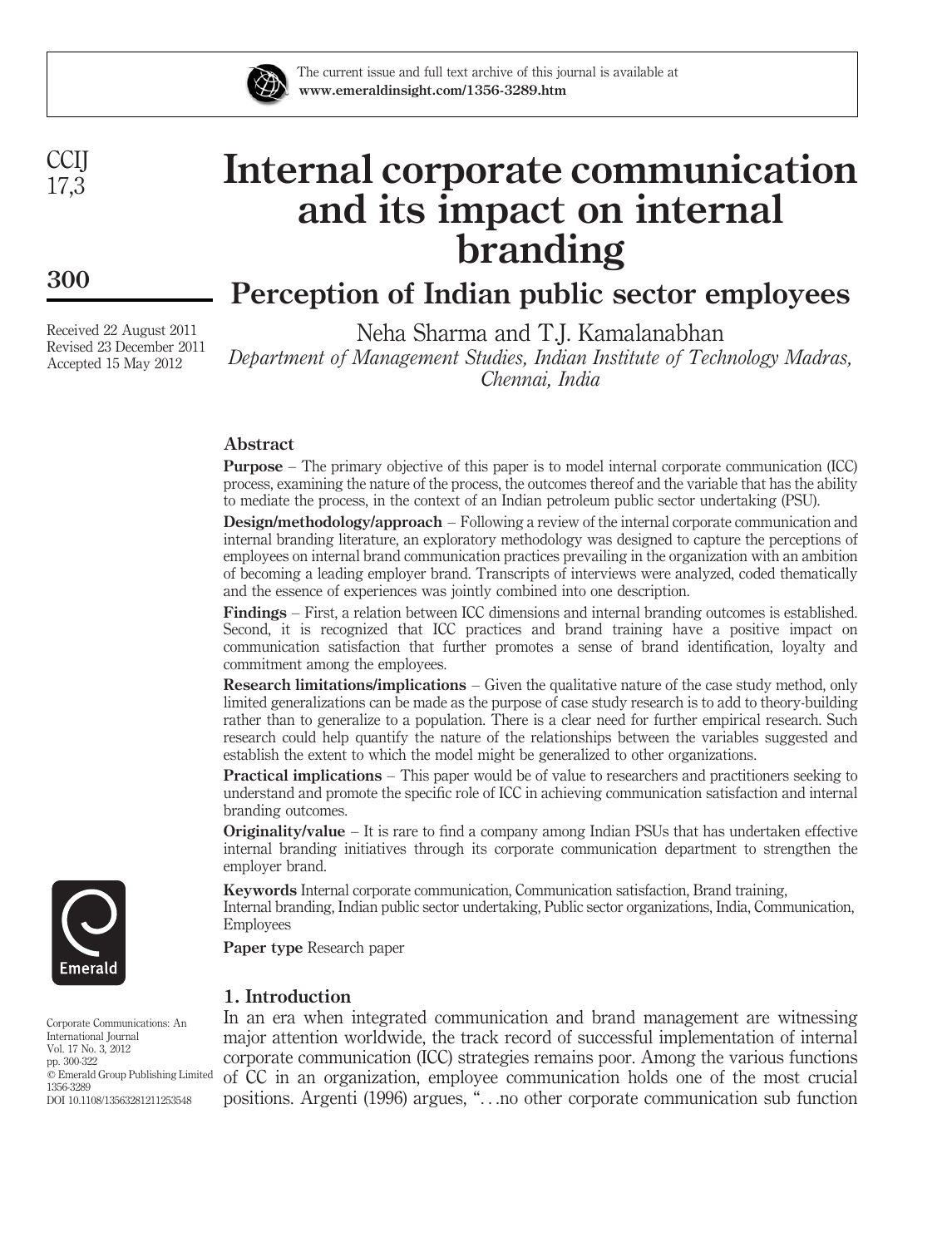offers more of an opportunity for genuinely sought-after research than employee communication". Companies that attach higher importance to internal communication (such as setting up a separate ICC department) are known to have higher levels of employee engagement (Thomson and Hecker, 2000) and better reputation (Dortok, 2006). However, Welch and Jackson (2007) underline that even though the concept of ICC has received significance in practitioner venues particularly in brand management; the underlying theoretical foundation has not been fully developed in the academic field. At a time when the effectiveness of internal branding in context of turnover or employee engagement is highly discussed, it would be relevant to examine how ICC dimensions can influence internal branding outcomes from employee's perspective.

Moreover, hardly any experiential work seems to have been done on the subject of CC or ICC in the Indian context. Recently, Koul (2009) has done an evaluation of CC functioning and structure in Indian Public Sector companies. The study of Koul (2009) needs to be extended to understand the effectiveness of ICC in Indian Public Sector companies.

This study explores the extent to which practitioners in an Indian Public Sector Undertaking (PSU) use ICC dimensions to develop their company's brand image among employees. In India, PSU is a term used to refer companies in which the government owns a majority of 51 percent of the company equity. The issues such as privatization in the core businesses, improved professional avenues, increasing international work exposure and arrival of new players, have compelled the Indian PSUs to reinforce communication operations and look for improved levels of productivity from the employees (Koul, 2009). Nevertheless, at the same time, in India a disproportion exists between the perceived importance of ICC and the actual attention and resources given to it (Argenti, 2007). The Indian PSU selected for the study is an exceptional organization that has given genuine importance to ICC functioning and recently initiated an internal brand communication campaign to deal with the current challenges of the business environment.

From the practical perspective, the study draws practitioner's attention to ICC dimensions, which might facilitate internal branding among employees and convince management to focus on internal communication, rather than merely HR practices to deal with employee turnover and retention issues. For academicians, a model of ICC and its internal branding outcomes, in the context of Indian PSU, will be developed, utilizing a grounded theory approach as conceived by Glaser and Strauss (1967). However, our literature review will herein be presented in advance of the results of the primary study in order to identify the specific ICC dimensions that have been studied by previous researchers in context of organizational and branding outcomes. Furthermore, the gaps in literature, as indicated in the following section substantiate the relevance of developing an ICC and internal branding framework.

# 2. Definition, theory and implication

# *Internal corporate communication*

Welch and Jackson's (2007) comprehensive review of internal communication reveals that internal corporate communication lacks theoretical clarity, particularly from strategic management perspective. Furthermore, they have positioned internal communication within the strategic public relations and introduced internal corporate communication (ICC) in their model of corporate communication (adapted from Van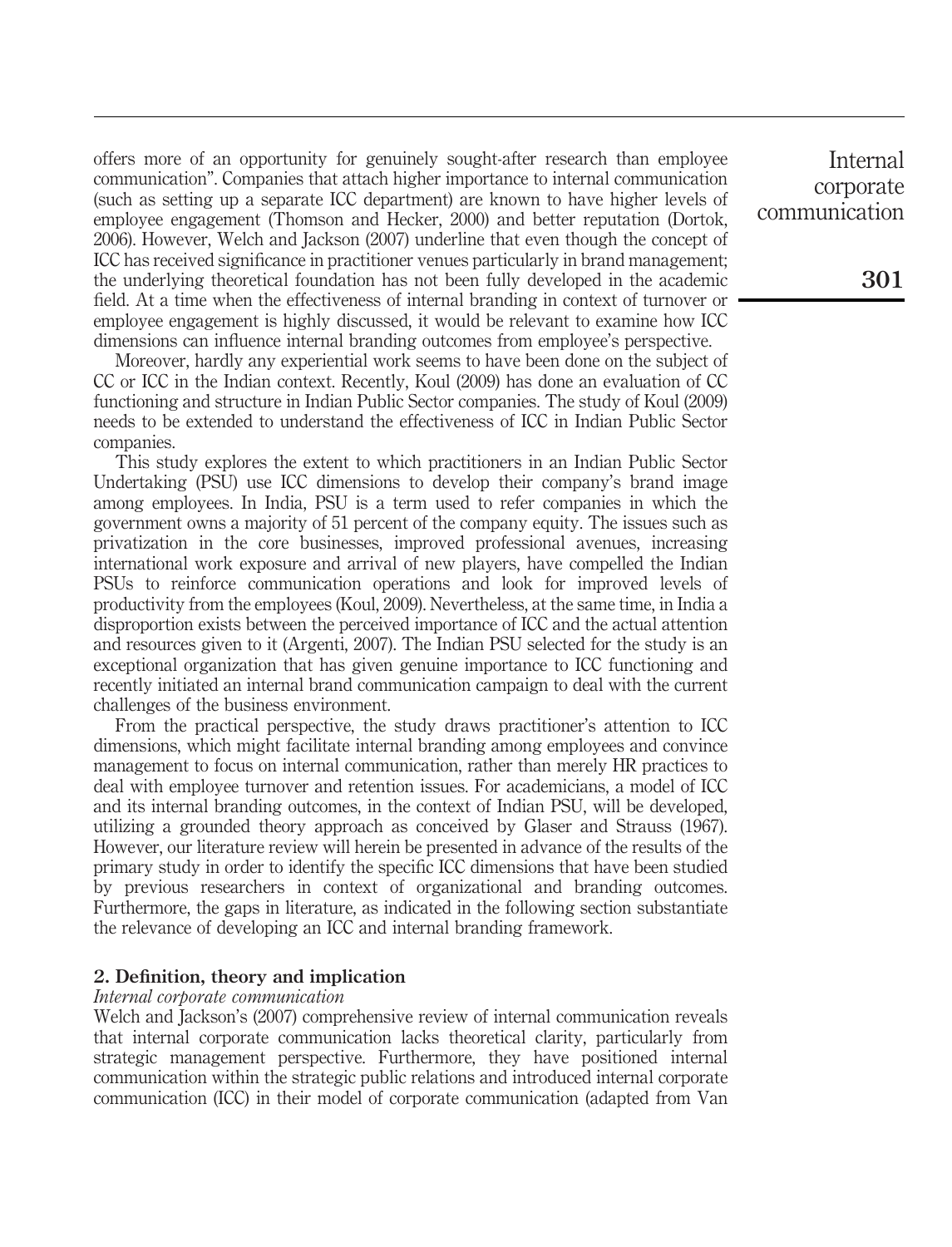Reil, 1995). Thereof, Welch and Jackson (2007, p. 186) define ICC as, "... a process between an organization's strategic managers and its internal stakeholders, designed to promote commitment to the organization, a sense of belonging to it, awareness of its changing environment and understanding of its evolving aims". Smidts *et al.* (2001) suggest that internal communication affects the degree of identification employees feel with their organization and their attitude to support the organization.

Giving a theoretical grounding to organization communication, Grunig *et al.* (1995) have given a two-way symmetrical model of public relations, which is characterized by a dialogue, rather than a monologue. This model involves the use of "bargaining, negotiating, and strategies of conflict resolution" to bring about pertinent changes in the ideas, attitudes, and behaviors of both organization and its stakeholders. On the similar note, Bennis (1997) asserts that it is inadequate for a company to write down its vision and values and hope that employees will perform accordingly. He explains that the company must engage its employees in a dialogue about what the vision and values mean to them if it hopes to have the values internalized by employees.

Furthermore, Argenti (2007) and Tukiainen (2001) have described that the corporate messages like value statements in the form of mission and vision of the organization, employee benefits are delivered to the employees through internal communication channels with an intention of making an impact on the employee's attitudes. According to De Chernatony and Segal-Horn (2003), once the employees are part of the organization, internal communication may help in aligning employee behavior with the corporate values. Herstein *et al.* (2008), while explaining the relevance of formal and informal internal communication channels, remark that formal channels like weekly meetings, annual reports, house journals and informal channels like special events and face to face communication, help organizations to create a strong corporate brand image among the employees.

Weick (1987) feels that internal communication can be seen as a "sense-making" activity that employs language genres (e.g. news, feature-writing) to capture and construct corporate brand identity. He also believes that communication practitioners use corporate visual identity (CVI) symbols (van de Bosch and de Jong, 2005) like logo, building, clothing and vehicles as part of brand messages for creating a strong identity among internal stakeholders. Table I shows the list of studies that have linked specific ICC dimensions to organizational outcomes.

Despite the importance of ICC to practice, particularly in branding and corporate identity building, there are considerable gaps in internal communication theory and theorists have called for research on its structure, scope and focus (Argenti, 2007). Smidts *et al.* (2001) suggest that internal communication is a neglected management instrument and requires in depth understanding and evaluation.

# *Communication satisfaction*

Communication satisfaction has a positive relationship with job satisfaction and other imperative work outcomes. Considerable research has been done to establish the relationships between communication satisfaction and other key organizational variables, including organizational identification (Smidts *et al.*, 2001); membership satisfaction (Taylor, 1997); job satisfaction (Pettit *et al.*, 1997; Trombetta and Rogers, 1988); employee productivity (Clampitt and Downs, 1993); service quality (Snipes, 1996); job performance (Pincus, 1986); organizational commitment (Trombetta and

**CCII** 17,3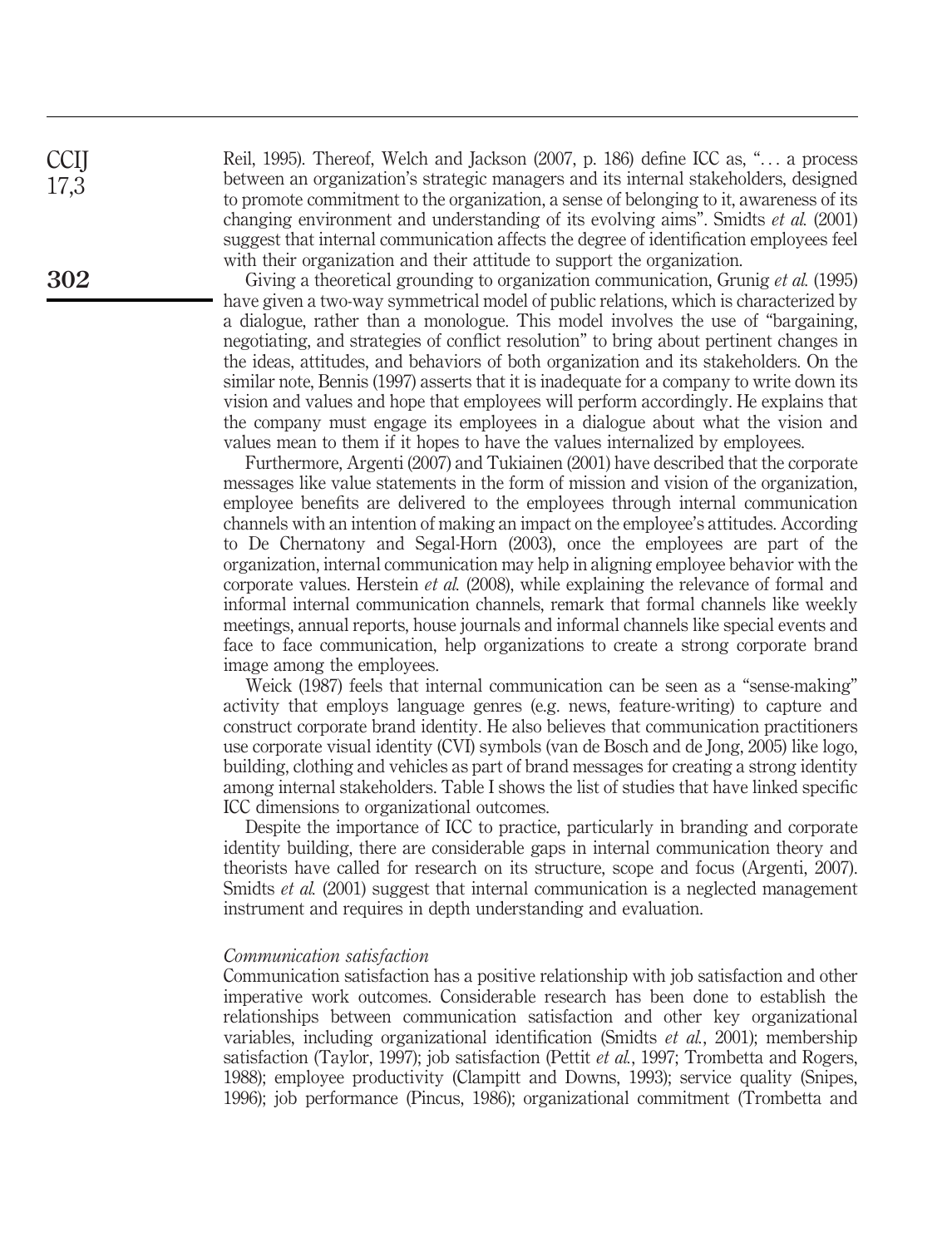| Author and year                                                                                                | ICC dimension (s) studied                                                                                                                                                                                  | Organizational outcome(s) studied                                                                                                                                          | methodology<br>Research                                               |
|----------------------------------------------------------------------------------------------------------------|------------------------------------------------------------------------------------------------------------------------------------------------------------------------------------------------------------|----------------------------------------------------------------------------------------------------------------------------------------------------------------------------|-----------------------------------------------------------------------|
| Asif and Sargeant (2000                                                                                        | Informal communication (demographic profile of<br>Formal communication (style of communication)<br>individuals, amount of communication received)                                                          | Employee loyalty, shared vision, commitment,<br>empowerment, satisfaction                                                                                                  | Case study                                                            |
| Bambacas and Patrickson<br>(2008)                                                                              | Messages, clarity, trust, style of leadership<br>communication                                                                                                                                             | Organizational commitment                                                                                                                                                  | Qualitative                                                           |
| (2004)<br>Brunetto and Wharton (                                                                               | Supervisory relationships, feedback process,                                                                                                                                                               | Job commitment and satisfaction                                                                                                                                            | Survey                                                                |
| Camilleri (2008)                                                                                               | organization perspective, communication climate<br>Messages (Corporate Philosophy), Channels,<br>Communication standards                                                                                   | Stakeholder awareness, commitment and<br>sustainability of business                                                                                                        | Case study                                                            |
| Carriere and Bourque (2009)                                                                                    | Channels, Information sent, Information received,<br>organizational communication relationships,                                                                                                           | Communication satisfaction, job satisfaction                                                                                                                               | Survey                                                                |
| Clutterbuck, (2005)<br>Elving (2005)<br>Chong (2007)                                                           | elaboration of communication dimensions)<br>Organization Communication (no specific<br>Messages, channels, training<br>Use of language/Message<br>timeliness of information                                | Organizational identification, readiness for change<br>Delivery of brand performance<br>Psychological Contract                                                             | Case Study<br>Conceptual<br>Conceptual                                |
| (000)<br>Hargie and Dickson (2007)<br>Fawkes and Gregory (20                                                   | Messages, Channels (formal and informal), source of<br>Messages, Channels, Sender and Receiver                                                                                                             | Effect on internet based communication<br>Awareness                                                                                                                        | Conceptual<br>Survey                                                  |
| Hawabhay et al. (2009)                                                                                         | Visual identity symbols, messages (value<br>information                                                                                                                                                    | Corporate Brand Image                                                                                                                                                      | Qualitative                                                           |
| Power and Rienstra (1999)<br>Melewar and Akel (2005)<br>Mestre et al. (2000)<br>Kapoor (2010)<br>Mazzei (2010) | Message, Face-to-face communication, two way<br>statements), top management communication<br>Messages, Channels, feedback<br>Messages, Channels, training,<br>Visual Communication<br>Visual communication | Impact on employee behaviors and attitudes<br>Work life and employee performance<br>Impact on communication behaviors<br>Corporate identity and image<br>Employer branding | Qualitative<br>Qualitative<br>Qualitative<br>Case Study<br>Conceptual |
| Punjaisri et al. (2007)                                                                                        | Channels (orientation programmes, group meetings,<br>communication(feedback), communication training<br>briefings), training,                                                                              | Employee brand identification, commitment, loyalty<br>and performance                                                                                                      | Survey                                                                |
| Teeni (2001)                                                                                                   | Messages and Channels                                                                                                                                                                                      | stakeholders and influencing behavior and attitude<br>Mutual Understanding between internal                                                                                | Conceptual                                                            |
| Tukiainen (2001)                                                                                               | communication, Supervisor communication<br>Communication Channels, face to face                                                                                                                            | Communication satisfaction                                                                                                                                                 | Conceptual                                                            |
| Welch and Jackson (2007)<br>Vuuren et al. (2007)                                                               | Sender, Messages, Channels, organization<br>communication relationships<br>Supervisory communication                                                                                                       | Employee belonging, awareness, commitment,<br>loyalty, job/personal satisfaction<br>Affective organizational commitment                                                    | Conceptual<br>Survey                                                  |
| Table I.<br>Studies showing the<br>relation between ICC<br>dimensions and<br>organizational outcomes           |                                                                                                                                                                                                            |                                                                                                                                                                            | Internal<br>corporate<br>communication<br>303                         |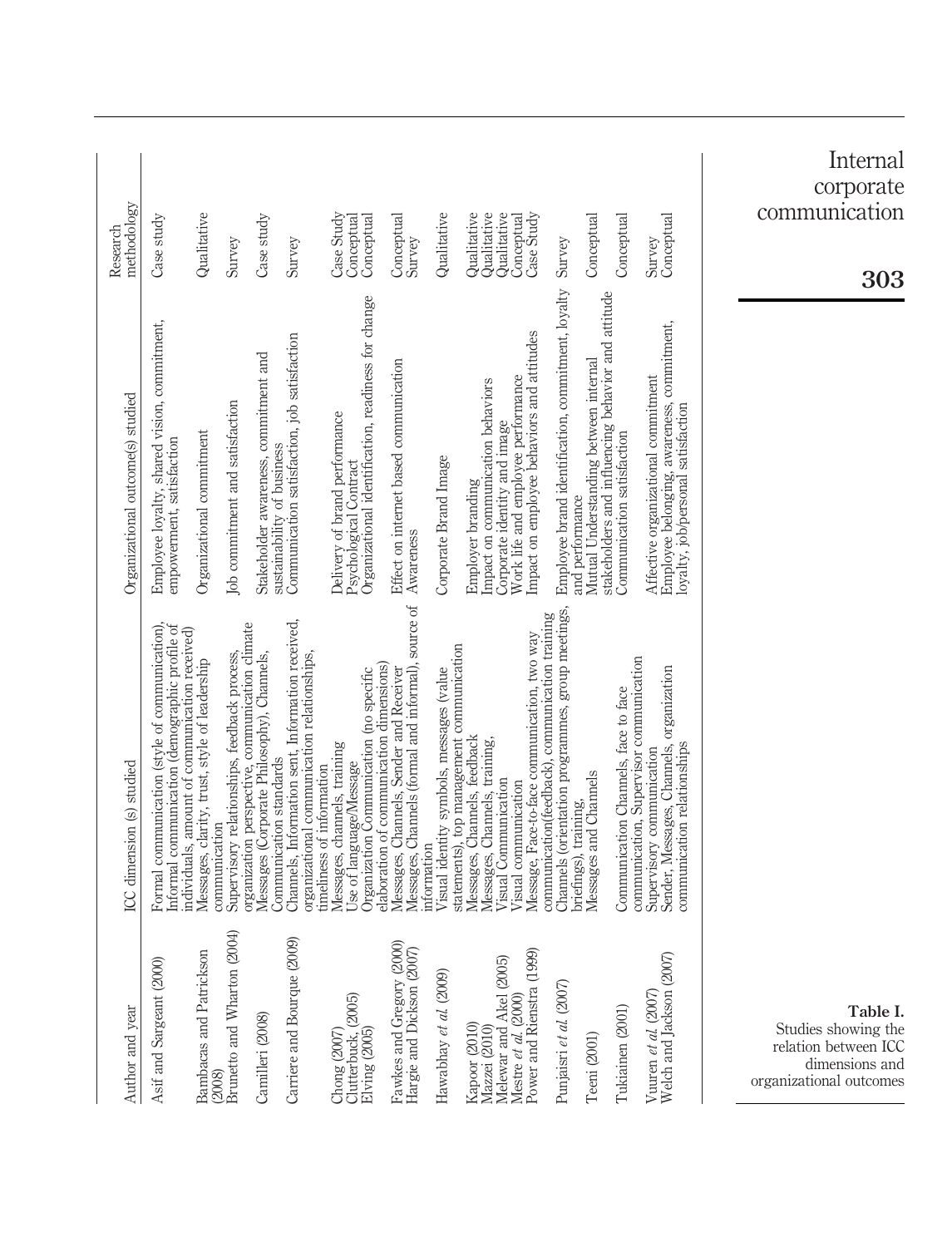Rogers, 1988); and satisfaction with work relationships (Hunt *et al.*, 2000). Communication satisfaction in these studies usually correlates with positive organizational outcomes while communication dissatisfaction correlates with negative, dysfunctional outcomes such as reduced employee commitment, greater absenteeism, higher employee turnover, reduced productivity as well as increased occupational stress and burnout (Shanafelt, 2003). Crino and White (1981) have explained that communication satisfaction is the satisfaction with various aspects of communication in an organization and the relationship is one of the antecedent (communication practices) and the consequent (communication satisfaction). Carriere and Bourque (2009) study has empirically proved that the effect of organization communication practices on employee commitment and job satisfaction is fully mediated by communication satisfaction.

The current study also intends to see communication satisfaction as a fundamental yardstick on which all branding outcomes and internal corporate communication practices are measured.

#### *Internal branding: an outcome of ICC*

Brand management has become an indispensable part of an organizational functioning (Balmer, 2001). Firms commonly associate their branding efforts to the development of products and corporate brands, but branding can also be used in area of human resource management (Backhaus and Tikoo, 2004). Organizations are increasingly concentrating on internal branding in order to assure that current employees engage in corporate culture and strategy (Backhaus and Tikko, 2004; Forman and Argenti, 2005). Furthermore, Punjaisri *et al.* (2009) feel that a potential employee is likely to accept a lower compensation if his job delivers quality and trust through company's brand values and internal communication. This study has empirically proved that internal communication and training may lead to employee brand identification, loyalty and commitment:

The key role of internal branding process is to ensure that employees transform brand messages into brand reality for external stakeholders. However, despite the lack of research in understanding antecedes of internal branding outcomes, few researchers have suggested that internal communication can be instrumental in successful implementation of internal branding strategy (Chong, 2007; Grof, 2001). Thomson *et al.* (1999) opine that internal communication and training help in internalization of brand values by employees, which build their commitment towards "brand-supporting" behaviors.

After summing up the definitions of internal branding given by researchers (Backhaus and Tikko, 2004; Punjaisri *et al.*, 2009), we can conclude that internal branding is a result of employer's internal communication effort to develop a workforce that is committed, loyal and identifies with the set of organizational values and goals. The study from the internal communication literature concurs that an effective internal communication could engender employee's commitment and loyalty (Asif and Sargeant, 2000; Steers, 1977). Recently, the study in the banking sector of Papasolomou and Vrontis (2006) has supported that internal branding using internal communication and training enhances employee's loyalty.

Boone (2000) has observed the recognition of internal branding among companies such as Southwest, Sears, IBM and McDonald. These examples reflect the influence of an informed workforce committed to delivering the brand promise. Recently, some of

304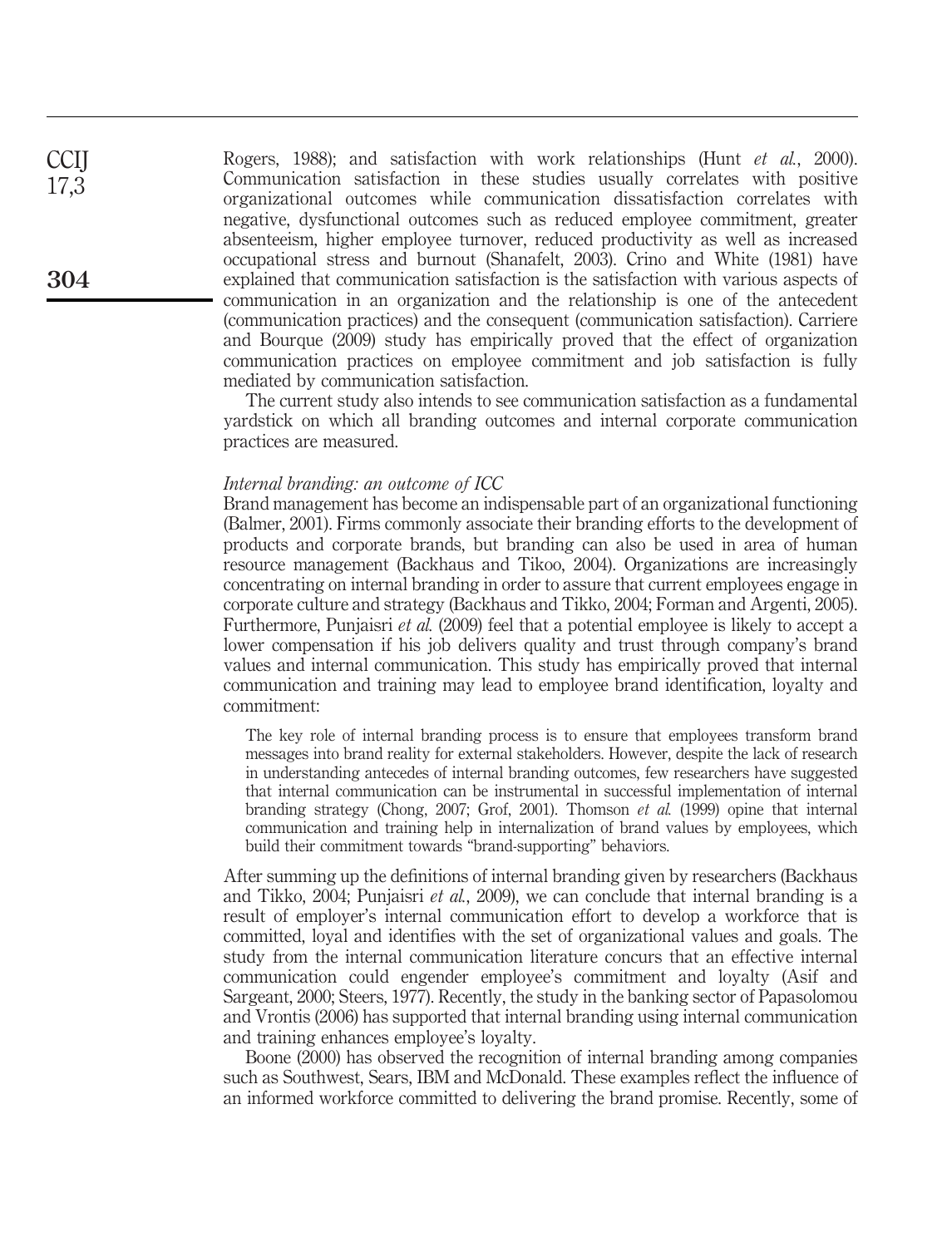the studies have provided empirical evidence for the link between internal branding and employee's brand commitment (Burmann and Zeplin, 2005), and some have focused on the relationship between internal branding and employees' brand loyalty (Papasolomou and Vrontis, 2006).

Drawing upon the social identity theory, Ashforth and Mael (1989) argue that social identification stems from the distinctiveness and prestige of a group. Internal branding could engender employee's brand identification, reflecting their sense of "oneness" because it is about communicating to employees the brand values, which are exclusive to a specific brand or company making it differentiated from the others (De Chernatony, 2001). Mitchell (2002) believes that organizations trying to achieve employee brand commitment need to create an emotional connection with employees to make the brand come alive for them in order to persuade them to align their values and behaviors with that of the company's brand. ICC creates the conditions for commitment, and hence should be seen as one of its important antecedents (Foy, 1994; Katz and Kahn, 1978; Meyer *et al.*, 1989; Postmes *et al.*, 2001). A meta-analysis (Postmes *et al.*, 2001) reveals that employees are strongly committed if they obtain brand information to perform their task. Furthermore, Davis (2000) has empirically found that corporate brand communication could be improved by imparting communication training to employees on inter personal communication techniques, public speaking and soft skills development. He explained in his study that communication training would improve the relationship between employees to engender a better working relationship and greater cooperation to achieve their common goals. Brand communication training can also be recognized as an important channel of communication to further enhance the flow of corporate information to the internal stakeholders.

Some authors (Drake *et al.*, 2005) express that creation of internal branding is through the practice of internal marketing (IM). The review of different author's proposition of an IM mix (Ahmed *et al.*, 2002; Gummesson, 1991; Tansuhaj *et al.*, 1991), provide support to recent studies (Punjaisri and Wilson, 2007; Vallaster and De Chernatony, 2002) within the internal branding context that argue for the coordination between HR and CC disciplines to successfully achieve internal branding's objectives. This is explained by Mahnert and Toures (2007) in their definition of internal marketing (IM):

[...] as the accumulation and application of functions and tools aimed at the formation and maintenance of a consistent, efficient, effective and customer-oriented workforce. These objectives are achieved through the communication with and attraction, retention, motivation, education and management of suitable employees. Suitable employees in this context are defined as those employees who are conscious of and committed to the needs of the organization and other employees at all levels in the internal value chain".

Woodruffe (1995) argues that internal marketing is a means for creating internal commitment among employees by adopting the marketing concept internally. According to the balance theory of Heider (1958), an individual desires to maintain consistency among a triad of linked attributes. An unbalanced relationship system will cause anxiety that it desires to shift towards a balance state. The balance theory can explain why ICC is argued to influence employee's brand attitudes. When employees find themselves holding different attitudes toward their employer brand, they will try to regain the balance system. Therefore, internal brand communication creates a

Internal corporate communication

305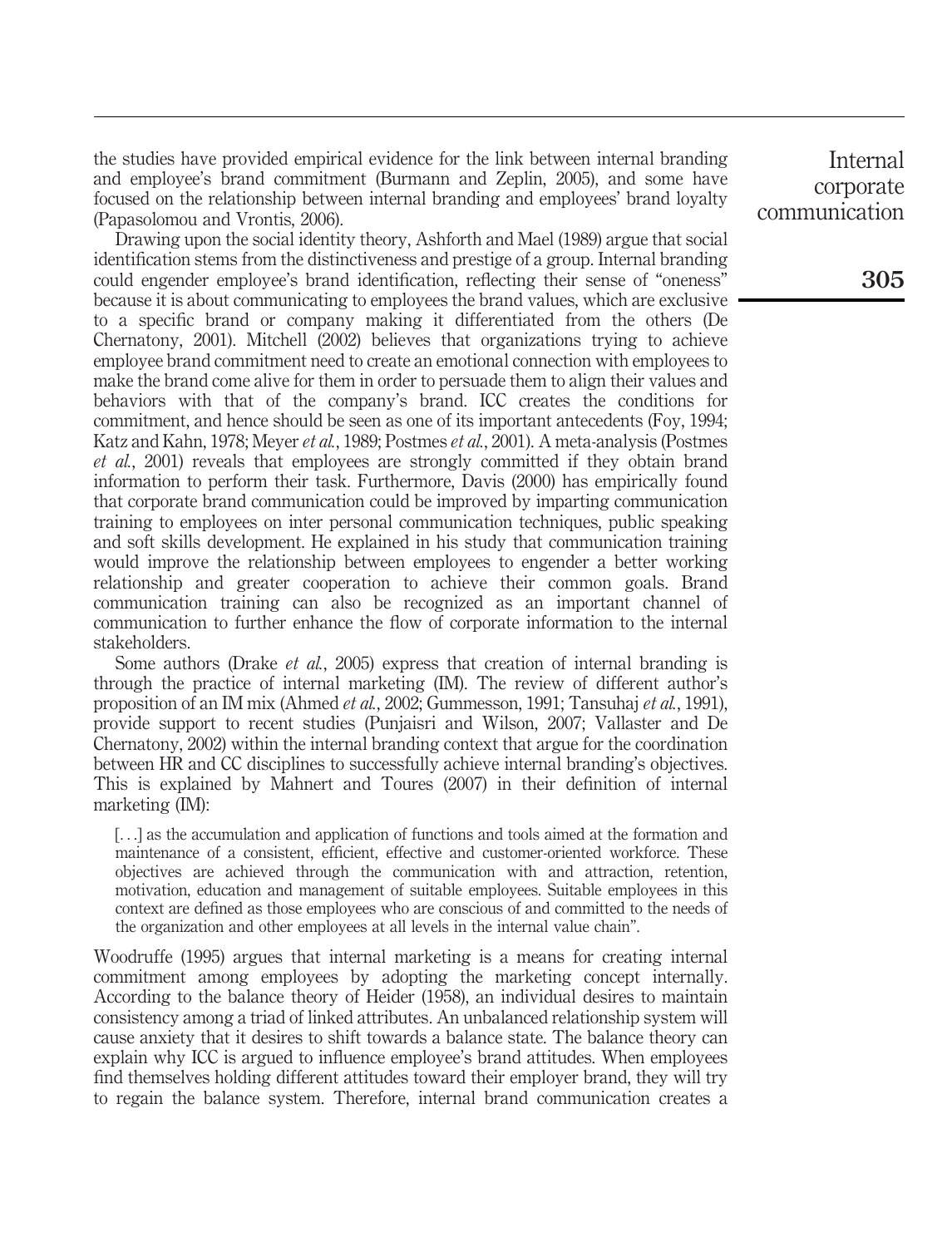**CCII** 17,3

306

shared understanding of brand values that help the employees to align their brand attitudes with their employer brand (De Chernatony and Segal-Horn, 2003).

However, due to the dearth of research on inter-linkages of ICC and internal branding, there is hardly any study that empirically depicts the influences of the ICC dimensions on internal branding outcomes.

# 3. Methodology

# *Organization: context and relevance*

Our study aimed to gain comprehensive insight into the challenges and significance of internal branding, as defined above, as well as process of its management from ICC perspective in an Indian PSU. The chosen organization for the study had recently taken extensive internal branding initiatives to mark its Golden Jubilee celebrations. This PSU is the highest ranked Indian Petroleum company in the prestigious Fortune "Global 500" listing and India's largest commercial enterprise, with a sales turnover of Rs. 2, 85,337 crore – the highest-ever for an Indian company. It is one of the few Indian companies that established Public Relations (PR) department from the time of its inception. In late 1990s, PR department of the PSU was renamed as Corporate Communications (CC), thus got strategic powers for devising communication plans for internal and external image building of the corporate.

## *Data-collection and analysis methods*

To be able to unearth the aspects of ICC and internal branding, we selected a grounded approach (see Glaser and Strauss, 1967). For our case study, we combined the available research literature on the topic with 27 semi-structured face-to-face interviews. Interviews were done in corporate and marketing offices of the PSU at New Delhi between June to September 2010. The duration of interviews was approximately 60 to 120 minutes respectively. Due to confidentiality concerns, the company and individual identities have been made anonymous. It should be noted that the size of the host institution and limitations – in terms of time and resources – made it impossible to attempt to target the entire organization. As a consequence, it was decided to center the research on manageable sample, which was functionally and responsibility-wise diverse. The interview sample drew on senior and middle management, as well as some junior members of staff working in marketing, human resources, CC, production and IT departments of the organization. The mix was designed to ensure that the perceptions of ICC and branding activities were investigated at all levels throughout the PSU. The interviews were kept semi-structured, since the researchers had very little a priori perspective of either the communication techniques or the perceptions that would be encountered. As a result, each interview covered a wide range of internal corporate communication issues. It should also be noted that in keeping with the implementation of a grounded approach (Glaser and Strauss, 1967; Miles and Huberman, 1994), the specific content of each interview developed as the research process unfolded. It should further be noted that the latter interviewees were specifically selected to capture data in respect of a particular interaction or set of interactions. Each interview was subsequently transcribed and analyzed. As in any qualitative analysis, the first step in the procedure was to classify and code discrete categories of meaning in the data. The next stage in the analysis was to move from a descriptive to a conceptual level of analysis. This process is greatly aided in the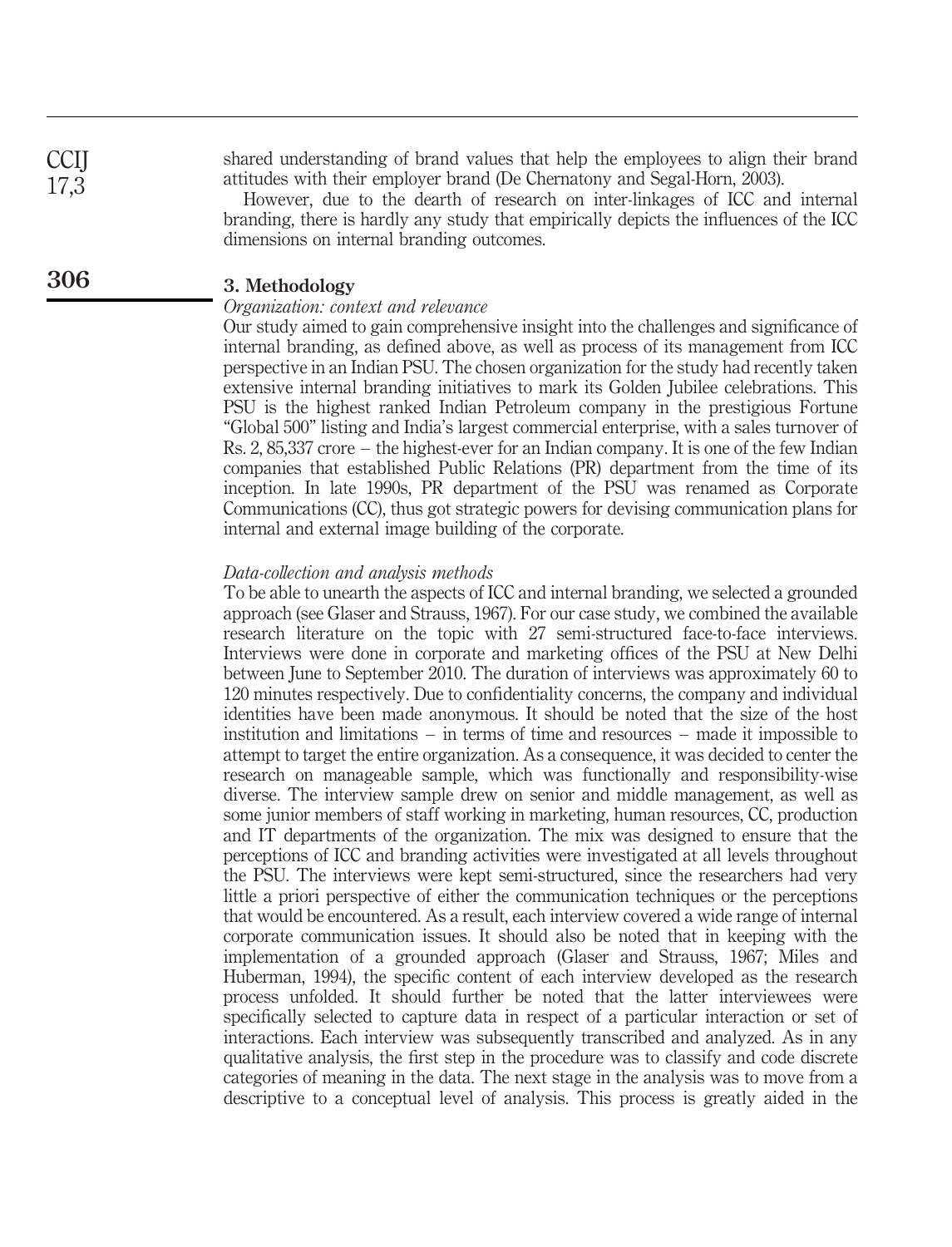grounded theory approach by an ongoing process of theorizing about the relationships between variables, which take place as the analyst is coding the data (Glaser and Strauss, 1967).

4. Analysis

*Themes emerged from interviews*

A content analysis of the transcribed interview responses was performed to unveil the main themes of the study. Table II gives an indication of the research questions that were used for interviews.

The key themes that consistently emerged in the interviews were:

- . consistent and innovative use of brand messages in internal communication;
- . use of contemporary channels of communication;
- . need for structured feedback mechanism;
- . training facilitates internal branding initiatives of ICC; and
- . high communication satisfaction is leading to pride in brand values and achievements of the company.

Inevitably, there was a degree of overlap between the above-mentioned categories. The words and examples used by few people were different from the others. However, the categories identified here highlighted distinct dimensions that aided analysis and action. Results from interviews have been condensed in this study for two reasons.

| Research questions                                                                                                                                                        | Topics/codes for analysis                           |                                                             |
|---------------------------------------------------------------------------------------------------------------------------------------------------------------------------|-----------------------------------------------------|-------------------------------------------------------------|
| Warm up questions<br>How important is corporate communication?<br>What are the key functions of corporate communication in your                                           | Starting point<br>Current stage                     |                                                             |
| organization?<br>What are the key corporate messages that are communicated to<br>the employees?<br>How brand messages in terms of company vision and mission are.         | ICC brand messages<br>Training                      |                                                             |
| incorporated in daily communication?<br>How does organization communicate its corporate brand values<br>to the employees?                                                 | <b>ICC</b> Channels                                 |                                                             |
| Does organization collect the views of employees about the<br>corporate brand values?                                                                                     | Feedback                                            |                                                             |
| Does organization collect the views of employees on<br>communication satisfaction?                                                                                        | Communication satisfaction                          |                                                             |
| Does management feel that communication satisfaction is<br>important aspect for overall job satisfaction?                                                                 |                                                     |                                                             |
| How would you describe the changes that happened in the minds<br>of employees regarding corporate brand?                                                                  | Impact                                              |                                                             |
| Does management believe in taking internal branding initiatives?<br>Do you relate to the corporate brand values communicated to                                           | Internal branding<br>Employee Brand identification  |                                                             |
| you?<br>Do you feel a strong sense of loyalty towards corporate brand?<br>Are you willing to remain with the corporate brand for the rest of<br>your professional career? | Employee Brand commitment<br>Employee Brand loyalty | Table II.<br>Topics emerged from the<br>interview questions |

communication

307

Internal corporate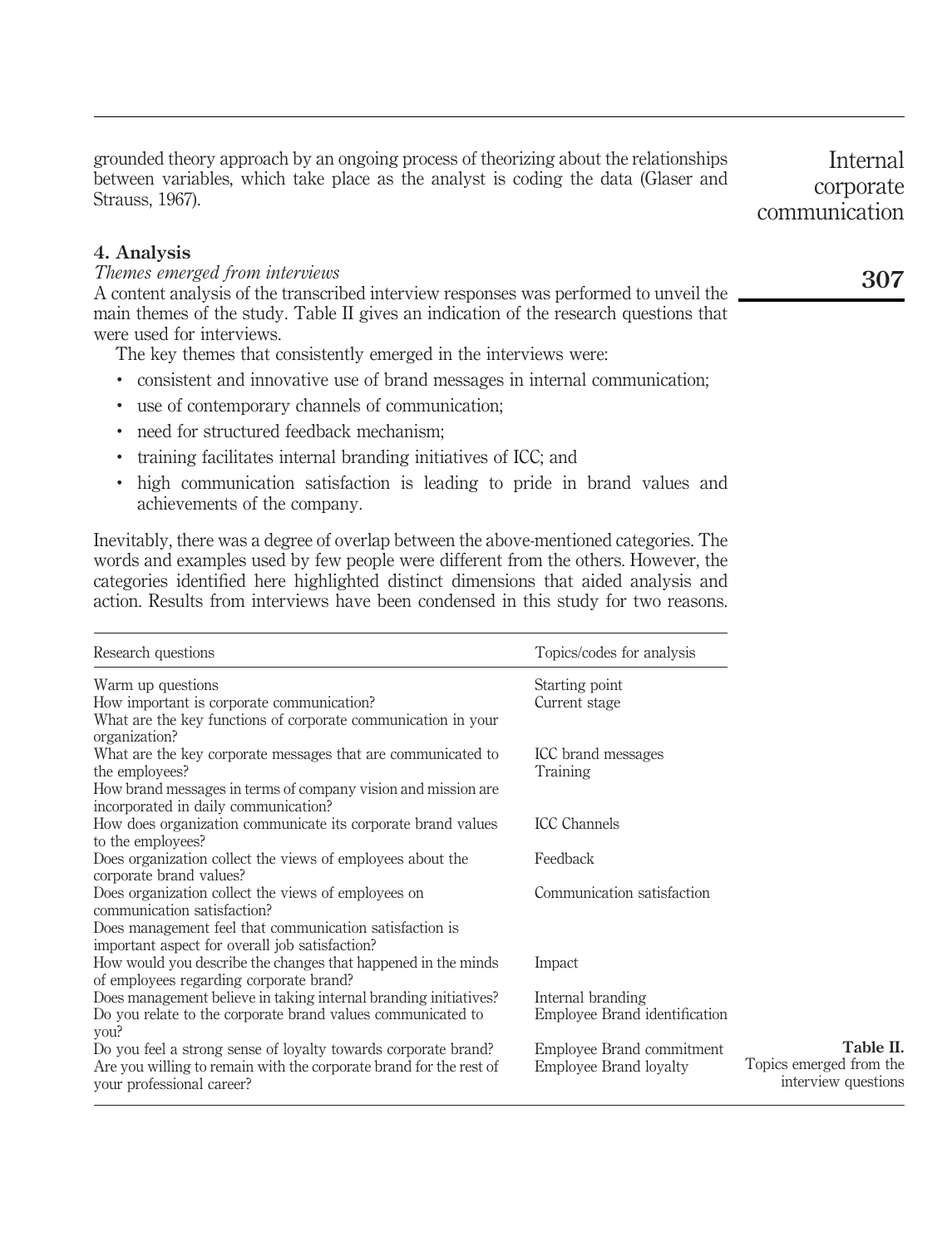First, it removed unnecessary repetition, and second, it helped to preserve respondent confidentiality. Moreover, a process of "sorting'' was adopted until a strong pattern of relations began to appear from the themes of interviews. In this case the model postulated in Figure 1 was developed through a process of sorting that spanned the entire four months of research.

The model illustrated in Figure 1 depicts the ICC process as well as tools and techniques employed, mediating variable and the outcomes perceived by the participants in the study. It should be noted that these outcomes could be positive or negative depending on the quality of ICC in specific organization. In the review of the model, which follows, each of these critical dimensions will be explored, together with employee perceptions of the same. Moreover, Table III summarizes the definitions and meanings of each of the variables considered in the model of ICC and internal branding as shown in Figure 1.

# 5. Results

# *Brand messages effectiveness*

Brand message is the tangible and intangible formulation of an idea sent by the sender (employer) to the receiver (employee). Brand message effectiveness implies to the state when the intended brand messages of the employer and the interpreted meanings of employees are identical (Herstein *et al.*, 2008).

The internal communication department of PSU resided within the CC department and reported to Executive Director (ED) CC. ED, CC reported to Director, HR on internal communication activities and also to Director, Corporate Brand Management on the progress of overall branding initiatives undertaken by the CC department. The objective of ICC in the PSU was to build and maintain strong relationships among management and employees by communicating the corporate messages effectively. CC officials took special care in designing brand messages for their internal audience. Primarily these messages comprised of company's value statements (e.g. vision and mission, core values) and employee benefit plans (e.g. insurance policies, new compensation and appraisal schemes, career and development plans and children's



#### **Internal Corporate Communication**

**CCII** 17,3

308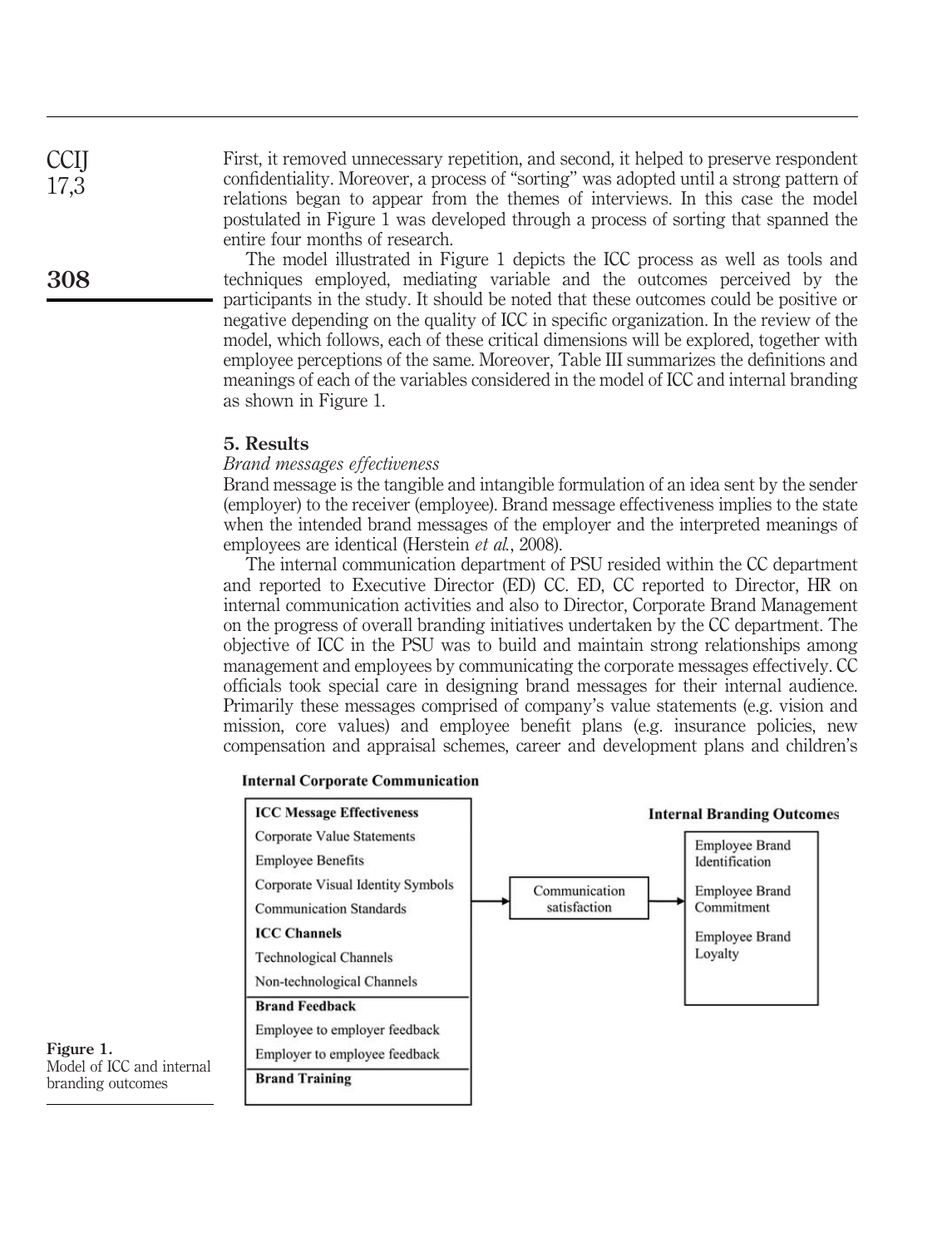| Constructs/variables                                            | Definitions and meanings                                                                                                                                                                                                                                                                                                                                                                                                                                | Source (adapted from<br>the study(s) of)              | Internal<br>corporate                                                    |
|-----------------------------------------------------------------|---------------------------------------------------------------------------------------------------------------------------------------------------------------------------------------------------------------------------------------------------------------------------------------------------------------------------------------------------------------------------------------------------------------------------------------------------------|-------------------------------------------------------|--------------------------------------------------------------------------|
| ICC message effectiveness                                       | Message is the tangible formulation of Herstein et al. (2008)<br>an idea sent by the sender (employer) to<br>the receiver (employee). The message<br>consists of the verbal (oral or written)<br>and non-verbal symbols that have been<br>developed to convey meaning to the<br>receiver. ICC message effectiveness<br>implies to the state when the intended<br>messages of the employer and the<br>interpreted meanings of employees are<br>identical |                                                       | communication<br>309                                                     |
| Value statements (message)<br>effectiveness)                    | The centre values (relational and<br>ideological psychological contract),<br>which function as the basis for<br>undertaking any kind of<br>communication envisaged by an<br>organization. It is also referred as<br>corporate philosophy comprising of<br>mission, vision and core values                                                                                                                                                               | Genest (2005); Van Reil (1995)                        |                                                                          |
| Corporate visual identity<br>symbols (message<br>effectiveness) | A tangible asset of organization<br>comprising of all the symbols and<br>graphical elements that express the<br>essence of an organization (logos,<br>uniform, infrastructure, tag lines)                                                                                                                                                                                                                                                               | Van de Bosch et al. (2005)                            |                                                                          |
| Employee benefit messages<br>(message effectiveness)            | Tangible as intangible values that an<br>orgainzation has to offer to its<br>employees in order to differentiate<br>itself from its competitors and build a<br>mutually beneficial relationship<br>(rewards, career growth and<br>development programs, employee<br>family communication and business<br>objectives)                                                                                                                                    | Backhaus and Tikko (2004);<br>Punjaisri et al. (2009) |                                                                          |
| Communication standards<br>(message effectiveness)              | Attributes of effective communication<br>messages like clarity, authenticity,<br>truthful, consistent, relevant,<br>distinctive and timely                                                                                                                                                                                                                                                                                                              | Grunig et al. (1995); Bishop<br>(2006)                |                                                                          |
| Brand training (message)<br>effectiveness)                      | A process to equip employees to<br>understand corporate brand values and <i>et al.</i> (2009)<br>develop an employee behavior and<br>attitude to improve performance in the<br>market environment                                                                                                                                                                                                                                                       | Aurand et al. (2005); Punjaisri                       |                                                                          |
| ICC channel efficiency                                          | Carrier of the messages that minimize<br>the resources expanded to deliver<br>messages effectively                                                                                                                                                                                                                                                                                                                                                      | Mestre <i>et al.</i> , 2000<br>( <i>continued</i> )   | Table III.<br>Definitions and meanings<br>of variables and<br>constructs |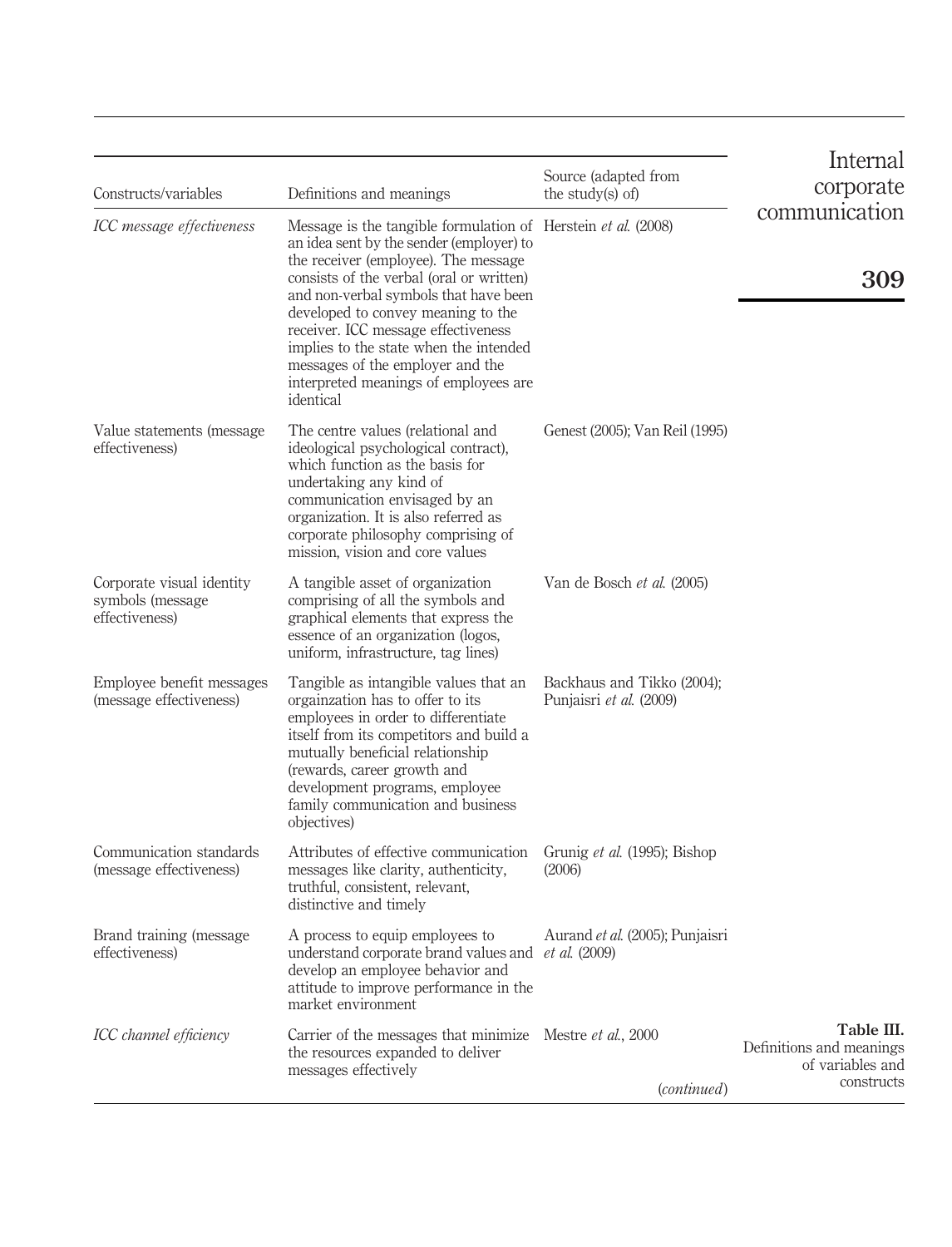|            | Constructs/variables                                            | Definitions and meanings                                                                                                                                                                        | Source (adapted from<br>the study(s) of              |
|------------|-----------------------------------------------------------------|-------------------------------------------------------------------------------------------------------------------------------------------------------------------------------------------------|------------------------------------------------------|
|            | Technological channels<br>(channel efficiency)                  | ICC Channels reliant on technology like Ghami et al. (2007)<br>internet, intranet, audio-visual media,<br>new media like blogs, chat, mobile, SNS                                               |                                                      |
| 310        | Non-technological channels<br>(channel efficiency)              | ICC channels that are not supported by Grunig et al. (1995)<br>technology like face to face<br>conversations, meetings, tours                                                                   |                                                      |
|            | Brand feedback collection and<br>response                       | Two way communication between<br>organization and its stakeholders to<br>prepare and improve mutually<br>beneficial plans for internal and<br>external branding                                 | Grunig et al. (1995); Bishop<br>(2006)               |
|            | Employee to employer<br>feedback                                | Relevant and consistent exchange of<br>ideas and beliefs on corporate brand<br>from employees to employer                                                                                       | Bishop (2006); Welch and<br>Jackson (2007)           |
|            | Employer to employee                                            | Relevant and consistent response of<br>management on the corporate brand<br>feedback received from employees                                                                                    | Hendrix (2001)                                       |
|            | Communication satisfaction                                      | The satisfaction with the various<br>aspects of communication practices<br>prevailing in an organization                                                                                        | Downs and Hazen (1977)                               |
|            | Internal branding                                               | Internal branding represents a firm's<br>internal communication efforts to<br>promote both within the firm, a clear<br>view of what makes it different and<br>desirable as an employer          | Punjaisri et al. (2009)                              |
|            | Employee brand<br>identification (internal<br>branding outcome) | An employee's sense of belonging to<br>the organization and a perception of<br>being aligned to the organization's<br>brand values and promises                                                 | Punjaisri et al. (2009);<br>Welch and Jackson (2007) |
|            | Employee brand<br>commitment (internal<br>branding outcome)     | The extent of psychological attachment Punjaisri et al. (2009)<br>of employees to the brand, which<br>influences their willingness to exert<br>extra effort towards reaching the brand<br>goals |                                                      |
| Table III. | Employee brand loyalty<br>(internal branding outcome)           | An employee's willingness to remain<br>with the current organization                                                                                                                            | Punjaisri et al. (2009)                              |

scholarships). A strong theme to emerge from the interviews was the growing need for setting up communication standards for the company and a demand for a more consistent communication program. A Chief Manager, CC said:

What we've tried to do is design all our communication material in a new style and a look, so that it is offered up in a simple but attractive manner. We have put in a lot of efforts to understand the communication needs of our staff. We realized that we have to be honest,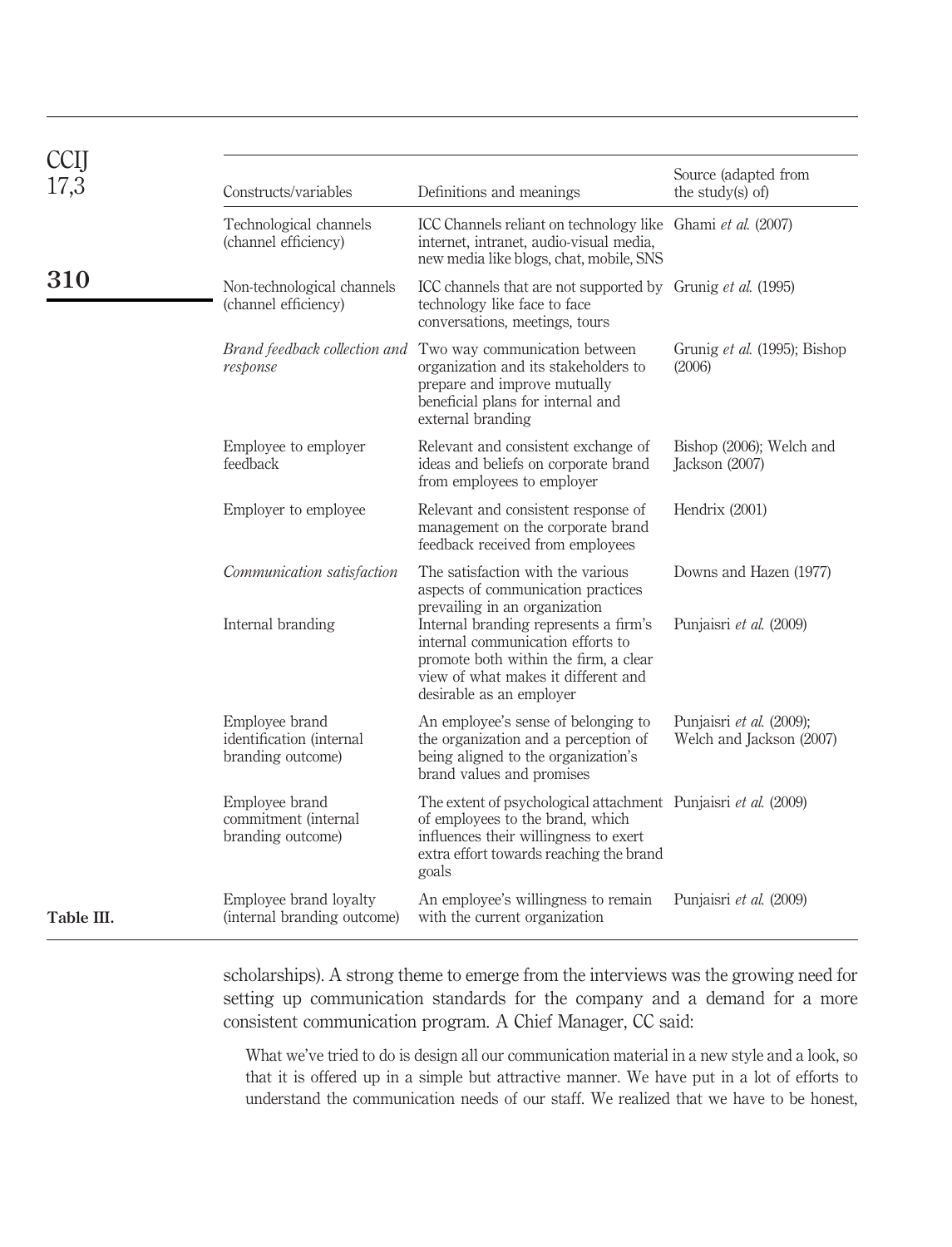clear, timely and relevant in our messages. Our employees often feel that we don't communicate consistently. We therefore are adopting certain communication standards and improvising these for effective information dissemination.

When employees other than CC and HR departments were asked about their overall impression of corporate messages within the company, majority of them responded positively. For example, the organization had formulated a new "Vision" statement, which had been extensively communicated to the employees from junior staff to the senior management. Elaborating the content of brand messages, a senior manager explained:

The Vision, mission and value statements of the company are communicated to the employee right from the day of her induction. ICC brand messages like "People in the service of the nation", "Our people – India's pride, Celebrating 50 golden years in energizing the nation", "It is YOU that has made us the BEST", are regularly communicated to the employees in all the units.

It was interesting to find that many respondents felt that corporate visual identity (CVI) symbols such as logo and photographs of various buildings of the organization at different geographic locations and use of corporate color schemes on publications and web site help to identify with the values of the organization. One of the employees narrated:

Work pressure sometimes does not permit us to go through the written messages, but CVI symbols act as reminders of corporate values and our responsibility towards them.

As we kept asking more questions on the quality of ICC messages, two distinct categories of opinion emerged from the interview data. While the majority of respondents indicated that the quality of ICC messages was generally effective, there was a small group of individuals (among middle management) who felt that significant scope for improvement remained. These respondents felt that ICC messages should concentrate more on providing strategic information about the company like that on new corporate initiatives taken to deal with competitors and on-going research and innovation in the development of new products.

Indeed, the quality of ICC was generally perceived to be satisfactory, yet it was felt that some more introspection and effort would position brand messages more strongly among the PSU employees.

## *ICC channels*

The number of technological communication tools at PSU is impressive for its comprehensiveness and specificity. Monthly print publication of the organization is supplemented with electronic bulletin boards and email updates. Moreover, communication channels are tailored to the specific communication needs of the employees who belong to different educational and economic backgrounds. A bi-weekly publication is produced in English as well as Hindi (Indian national language). It carries corporate news, employee's children's achievements, rules and regulations, safety updates and some entertainment news about Indian festivals and movies.

Nonetheless, what makes PSU stand out is the number of non-technological communication channels. Meetings and road shows enable staff employees to interact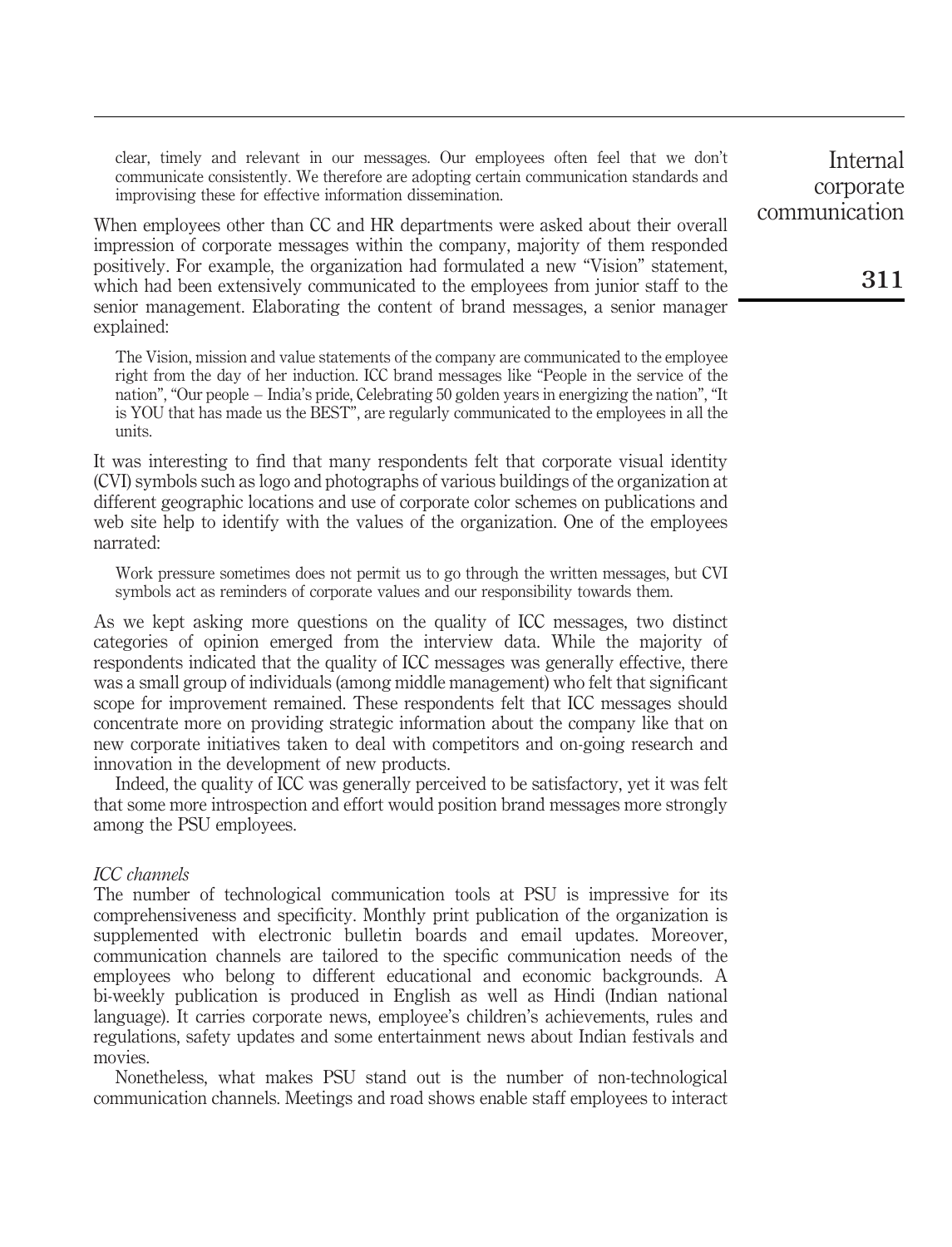| 17,3 | senior Manager, HR asserted:                                                                                                                                                                                                                                                                                                                                                                                                                                                                                                                                                                                                   |
|------|--------------------------------------------------------------------------------------------------------------------------------------------------------------------------------------------------------------------------------------------------------------------------------------------------------------------------------------------------------------------------------------------------------------------------------------------------------------------------------------------------------------------------------------------------------------------------------------------------------------------------------|
| 312  | We, in collaboration with CC and branding teams, conduct workshops to help assimilation of<br>the corporate brand values. Posters, screensavers, danglers, wallpapers of same are visible<br>across the company. A "Value Book" celebrating the 50 glorious years of the company has<br>also been published to cascade the same. From time-to-time, we *also run quizzes and articles<br>on similar lines in our in-house journal.                                                                                                                                                                                             |
|      | However, some of the junior staff employees felt that a lot more could be done in<br>exploring external media. One of the respondents felt:                                                                                                                                                                                                                                                                                                                                                                                                                                                                                    |
|      | Employees will take more pride in the company that share a premium reputation among<br>external audience. External corporate communication tools like print and TV advertisements,<br>news coverage, one to one interviews, special feature stories in business newspapers and<br>electronic media are better ways to get recognition externally as well as internally.                                                                                                                                                                                                                                                        |
|      | Overall, the channel of ICC, was felt to be adequately addressed by the PSU, yet there is<br>a need to look at external technological channels for better corporate brand visibility.                                                                                                                                                                                                                                                                                                                                                                                                                                          |
|      |                                                                                                                                                                                                                                                                                                                                                                                                                                                                                                                                                                                                                                |
|      | <b>Brand</b> feedback<br>Comments from interviewees indicated that feedback from the managers about the<br>changes happening in the company was beneficial for the organization. However, positive<br>remarks were minimal when asked whether organization had a structured feedback<br>mechanism. Much of the feeling gyrated around the need for more two-way<br>communication between the management and employees. One of the respondents<br>believed:                                                                                                                                                                     |
|      | Company can prevent wastage of time and money by sharing employee feedback on a regular<br>basis. It is highly effective means by which employees can be told about areas where they<br>need to improve. It is also useful for the management to know what employees think about<br>the corporate brand values and improvise the changes in the ICC messages accordingly.                                                                                                                                                                                                                                                      |
|      | Respondents felt that they informed the management about their views on work<br>culture and business objectives but rarely any action had been taken on their inputs. A<br>middle management employee said:                                                                                                                                                                                                                                                                                                                                                                                                                    |
|      | Feedback is generally taken at the time of appraisal or training program. Employees are not<br>motivated to comment on corporate brand at regular basis.                                                                                                                                                                                                                                                                                                                                                                                                                                                                       |
|      | Indeed employee feedback felt to be a significant issue, as yet not satisfactorily<br>addressed by the PSU.                                                                                                                                                                                                                                                                                                                                                                                                                                                                                                                    |
|      | <b>Brand</b> training<br>Generally respondents felt that the PSU had successfully communicated to them a<br>sense of overall direction in which the organization was moving. Most were able to cite<br>their respective organization's mission and vision statements and knew what their<br>organization was striving to achieve in the medium to long term. A few reservations<br>were, however, expressed about the inefficiency of ICC tools in explaining the<br>implementation of corporate values in performing daily activities.<br>Indeed, it is difficult, for example, in the case of print publications, to provide |

specific details about how a given goal is to be achieved by a particular department

with the managers directly and express their opinion on corporate brand values. A

senior Manager, HR asserted:

CCIJ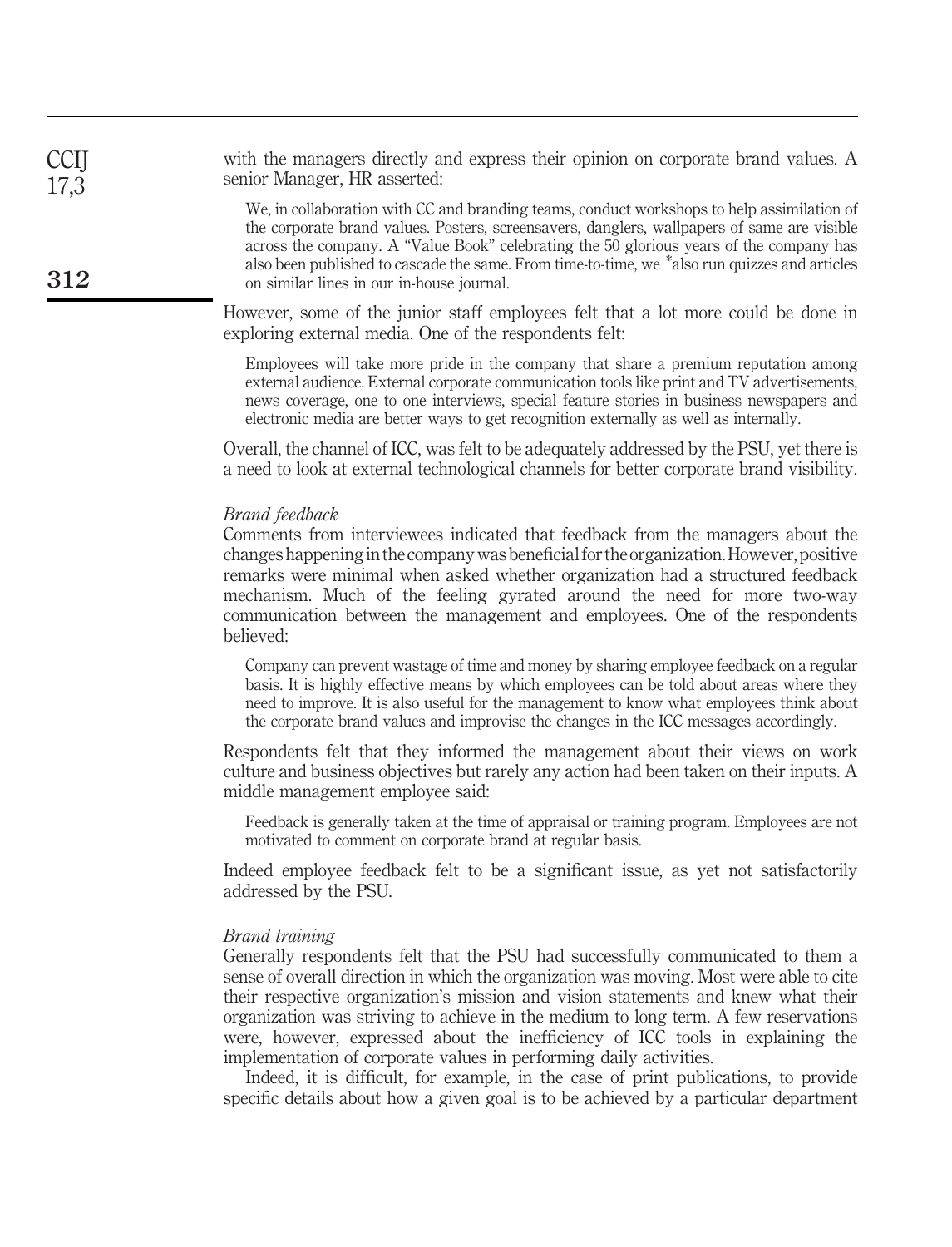when each publication has a much wider generic readership. Any attempt to provide additional information without a prior improvement in the quality of targeting would thus serve merely to increase the volume of communication generated. Thus, CC department (in consultation with specific department heads) at the PSU thought of giving tailored communication training to the employees of different departments at all levels. A staff employee explained:

CC and HR teams train the employees not only on functional skills but also on "soft skills such as intercultural communication, personal development and interpersonal communication which included topic of body language, interpretation of gestures and postures, usage of corporate communication tools for self expression".

These training programs were regularly conducted for the entire term of employment and continually reinforced the alignment of personal with corporate values through the communication and sharing of core value affirming experiences. Most of the senior managers of the organization felt that identification with the brand values was not a one-time process; it was an ongoing process that required adequate management attention. Thus, brand communication training at PSU included a session that was based on the sharing of experiences and circumstances, actually encountered by other senior employees in the past. This sharing intensified the learning and bonding between employees belonging to different employee segments as they came to a common understanding of PSU values and their enactment in a wide variety of circumstances.

# *Communication satisfaction as a mediating variable*

Carriere and Bourque (2009) have defined communication satisfaction as "an employee's affective appraisal of the organization's communication practices". In their empirical study they have established that communication satisfaction fully mediates when job satisfaction and affective organizational commitment were regressed against both internal communication practices and communication satisfaction. Our study also revealed similar observations. HR managers of Indian PSU also reiterated that employee's satisfaction with the brand communication played crucial role in their identification with the core values.

Internal communication was perceived as influencing levels of employee's communication satisfaction in a variety of different ways. The perceived closeness of the relationship and trust between the seniors and co-workers and the clarity with which employees understood both their requirements and those of the PSU as a wholewere a key theme to emerge from this section of the interviews. Importantly, however, levels of personal satisfaction with their role within the organization appeared to be related to the extent to which the PSU recognized employee's performance and rewarded them accordingly. Expressing views on the role of ICC in the PSU, a junior officer said:

I am satisfied with internal communication practices in my organization. It helps me to identify with the organizational values and make me feel proud of it. We are highly aware about our duties and responsibilities towards our organization and nation on the whole, which is as it should be.

However, while the majority of employees indicated that the quality of ICC was generally good there was a small group of employees who felt that significant scope of improvement remained. An employee opined: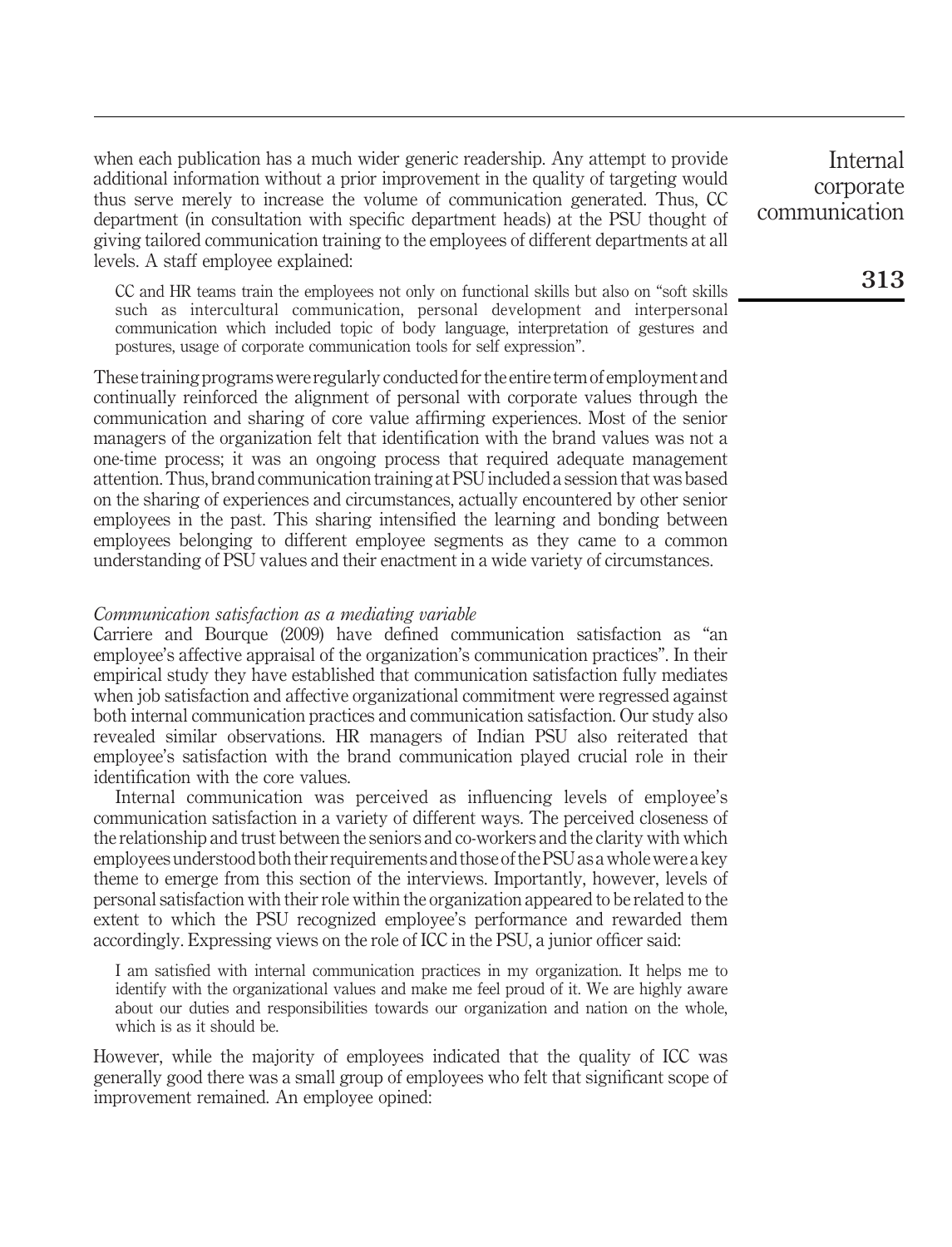| <b>CCIJ</b><br>17,3 | I know what my company expects me to do but I hardly get any information on the needs and<br>expectations of our customers.                                                                                                                                                                                                                                                                                                                       |
|---------------------|---------------------------------------------------------------------------------------------------------------------------------------------------------------------------------------------------------------------------------------------------------------------------------------------------------------------------------------------------------------------------------------------------------------------------------------------------|
| 314                 | While those interviewed did not appear to regard this attitude as resulting from the<br>quality of internal communication or the lack thereof, an additional role is clearly<br>suggested. The ICC department should make considerable improvements in conveying<br>customer perspectives to the employees for better alignment of external and internal<br>brand. It was highlighted in the interviews that the reports of customer satisfaction |
|                     | surveys should be analyzed well and communicated to the employees consistently<br>through ICC channels.                                                                                                                                                                                                                                                                                                                                           |

## *Internal branding outcomes*

It was apparent from the analysis that four key dimensions of ICC (see Figure 1) namely:

- (1) brand message effectiveness in terms of value statements, identity symbols, employee benefits and communication standards;
- (2) technological and non-technological channel's efficiency;
- (3) brand feedback from employees to employer and employer to employees; and
- (4) brand communication training resulted into communication satisfaction and internal branding outcomes (employee brand identification, brand loyalty and brand commitment).

Each of these categories of outcomes will be discussed next.

## *Employee brand identification*

Internal branding literature shows that internal communication can help to engender employees' brand identification, reflecting their sense of "oneness" because it is about communicating to employees (Bergstrom *et al.*, 2002; Cheney, 1983) the brand values, which are unique to a specific brand or company making it differentiated from the others (De Chernatony, 2001).

When we tried to examine this aspect we found that the PSU employees were generally enthusiastic about the internal communication practices and the impact these initiatives had made on the awareness of employees about corporate brand values and promises. A junior staff employee professed:

There's no doubt that ICC has helped me to identify with my organizational values, goals and objectives. Indeed, the quality of my work has improved after I understood how I am expected to behave in the organization.

ICC was perceived as influencing level of employee identification with the organization in a variety of different ways. The clarity with which the employees understood the corporate values and the pride they took in their employment were some of the main ideas that appeared from the interview discussions. A middle management employee described:

I am proud to tell others that I am part of the PSU and view the success of the corporate brand as my own success.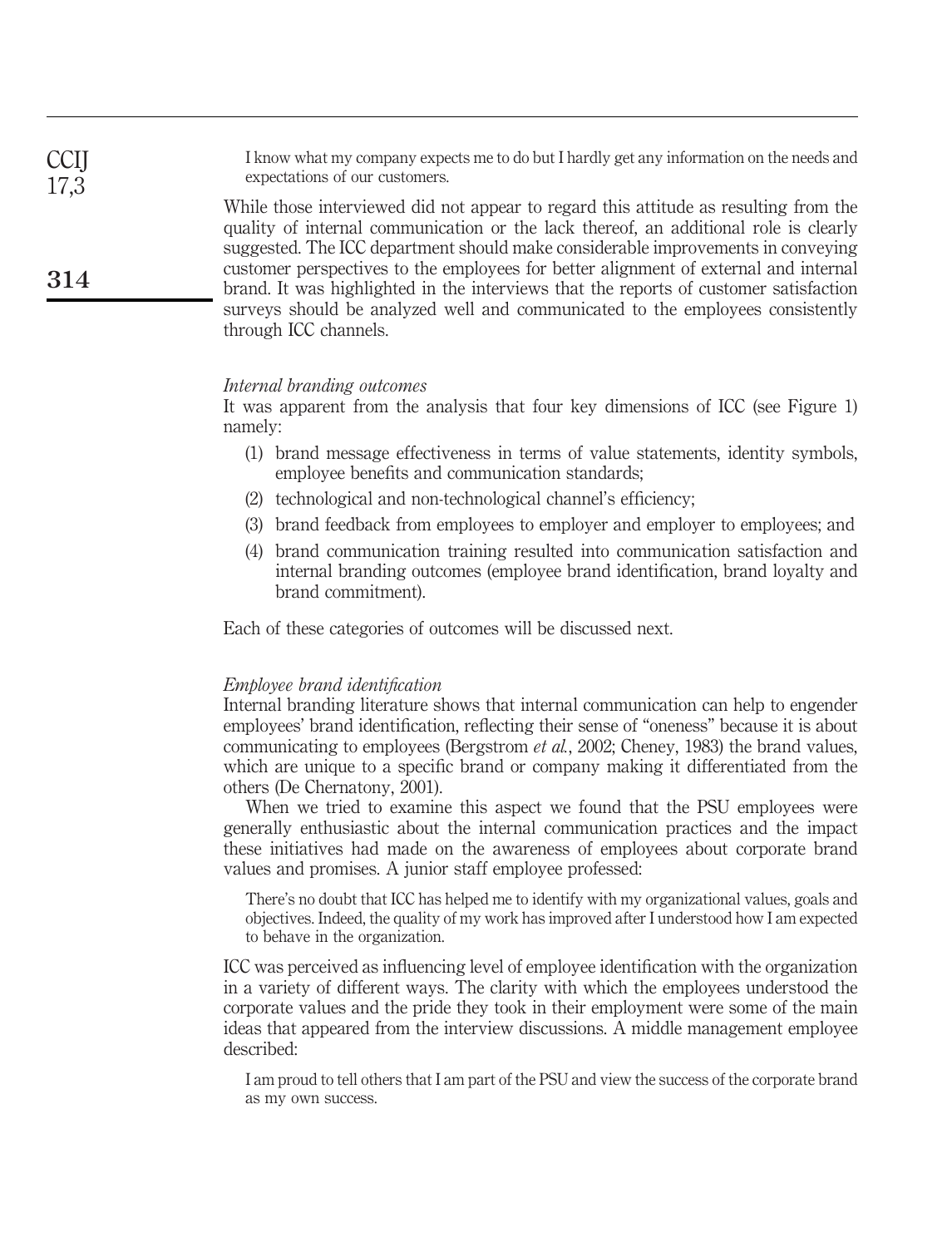# *Employee brand commitment*

The study from the internal communications literature concurs that an effective internal communications cause employee commitment and loyalty (Asif and Sargeant, 2000; Steers, 1977). Supporting this observation, the majority of those interviewed expressed a high degree of commitment to their employer. Many respondents from middle management group felt that they would like to retire from the same company as they could relate to the vision and business objectives of the company. Respondents felt that company's new vision clearly communicated the noble attitude of the organization and helped employees to work not just for personal growth but also towards national development.

ICC efforts of PSU seemed to keep employees updated, engaged and motivated, to put in their best. It also influenced the way a family of an employee perceived the organization. A junior officer stated:

My wife and kids also have strong ties with the organization. Family get-to-gethers, picnics, festival celebrations make them feel glad to be part of the PSU family.

It was believed that information on various achievements of the organization promoted employees pride in the organization. The ability to create and maintain employee commitment in view of the changing environment was perceived as an important aspect of ICC and the commonly expressed view was that it should form the core of the PSU's future branding endeavours.

# *Employee brand loyalty*

The perception of loyalty as an outcome of ICC appeared from the interviews as a separate, although related, issue to commitment. Loyalty is generally perceived in terms of length of service of an employee in the organization (Punjaisri *et al.*, 2009). Loyal employees exhibit tendencies to engage in a long-term relationship with their employer and show willingness to remain with the current company. In spite of the general perception of senior managers that the encouragement of loyalty was no longer an issue for ICC, there was some recognition that this was not true of the employees working within all the departments of the PSU. At the junior staff level, the number of job reductions taking place had meant that the loyalty of employees at this level was not considered to be important. A middle manager expressed:

I think we've lost too many good people recently. These people were strategically important and could have helped us in many ways.

General perception of the employees who were considered for the study was that the focus of the PSU's internal branding was primarily on building commitment and not loyalty. This was particularly difficult issue for communicators to address, since it is clearly desirable for any organization to create brand loyalty, to ensure that employees imperative to the success of organization were retained.

In considering the core outcomes of ICC, it is apparent that the development of aspects of communication satisfaction resulting in internal brand identification, commitment and loyalty are believed as primary outcomes of ICC within the PSU. The extent to which these outcomes might be achieved was analyzed as a function of the way in which the organization built and executed its communication and branding strategy.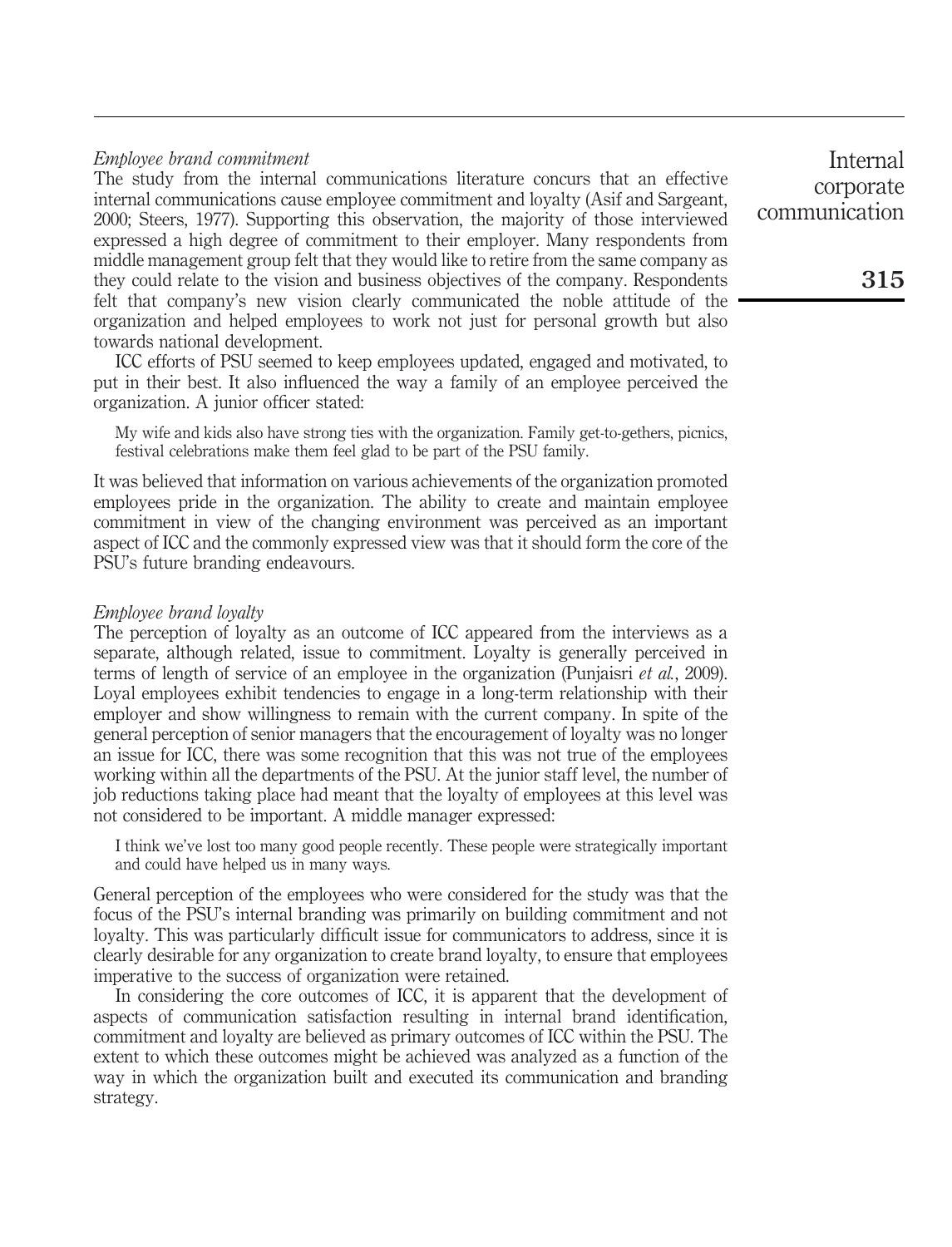# 6. Discussion

In this article we have developed, through grounded theory, a model depicting the role of ICC in achieving internal branding outcomes as it is currently evident in Indian PSU. A comparison of the operation of the model with the earlier literature suggests that there may be a number of prospects for PSU to improve the quality of its ICC practices for better branding outcomes. It seems clear that the organization studied is particularly focused on the achievement of three internal branding outcomes through ICC. In spite of the similarities to those suggested by the literature, it is interesting to note that the capacity of internal communication to relate employee's identification, commitment and loyalty with better delivery of brand promise to customers (De Chernatony and Segal-Horn, 2003), was not a factor that emerged from the interviews. Indeed there was some evidence that this might be a pertinent goal for such a communication to address in the future. Although many employees felt that senior management was supportive, there was a general feeling that top management contribution towards building-brand needed improvement. Indeed, the literature suggests feedback is most important aspect of informal communication, which may be best suited to achieve strategic goals, but it remains poorly developed in the studied organization. Given the observations from the literature, some mechanism should be found to establish norms, which would ensure two-way symmetrical process of communication (Grunig *et al.*, 1995). On a related theme, there was also evidence from the data that suggested ICC was still largely viewed as an opportunity to share information:

ICC and internal branding linkages have important implications for practice. The innovation in brand messages, technology and escalating use of interactive social media have become so much an integral part of modern day organizations that one wonders whether much consideration has been given to measure the effectiveness of these channels in achieving communication satisfaction and shaping employer brand attitudes (Teeni, 2001). Simply put, does communication satisfaction and internal branding matter to practice? However, this study has found that when employees are satisfied with the communication practices of the organization, they're motivated to work harder and show high level of brand commitment and loyalty.

Another implication of the study is that human resources (HR) and ICC functions should be integrated in order to disseminate corporate brand information effectively. For instance, brand communication training is perceived as a dimension of ICC in the current study. This helps the organizations to understand the degree to which brand communication training, which is typically associated with HR, can be utilized to influence employee's attitude towards the corporate brand.

The model presented in this paper identifies ICC dimensions that can help in creating a strong sense of employee brand identification, brand loyalty and brand commitment among the employees of PSU. It is evident that the biggest hurdle in building "internal brand" is the communication process (Argenti, 2007; Carriere and Bourque, 2009; Davis, 2000; Herstein *et al.*, 2008; Vallaster and Chernatony, 2006). Our analysis of Indian PSU shows that if ICC dimensions are well managed, it can ensure assimilation of company's brand values by internal stakeholders. The success of this undertaking on the part of Indian PSU can serve as a model for other companies in their efforts to build a strong corporate brand among their employees.

**CCII** 17,3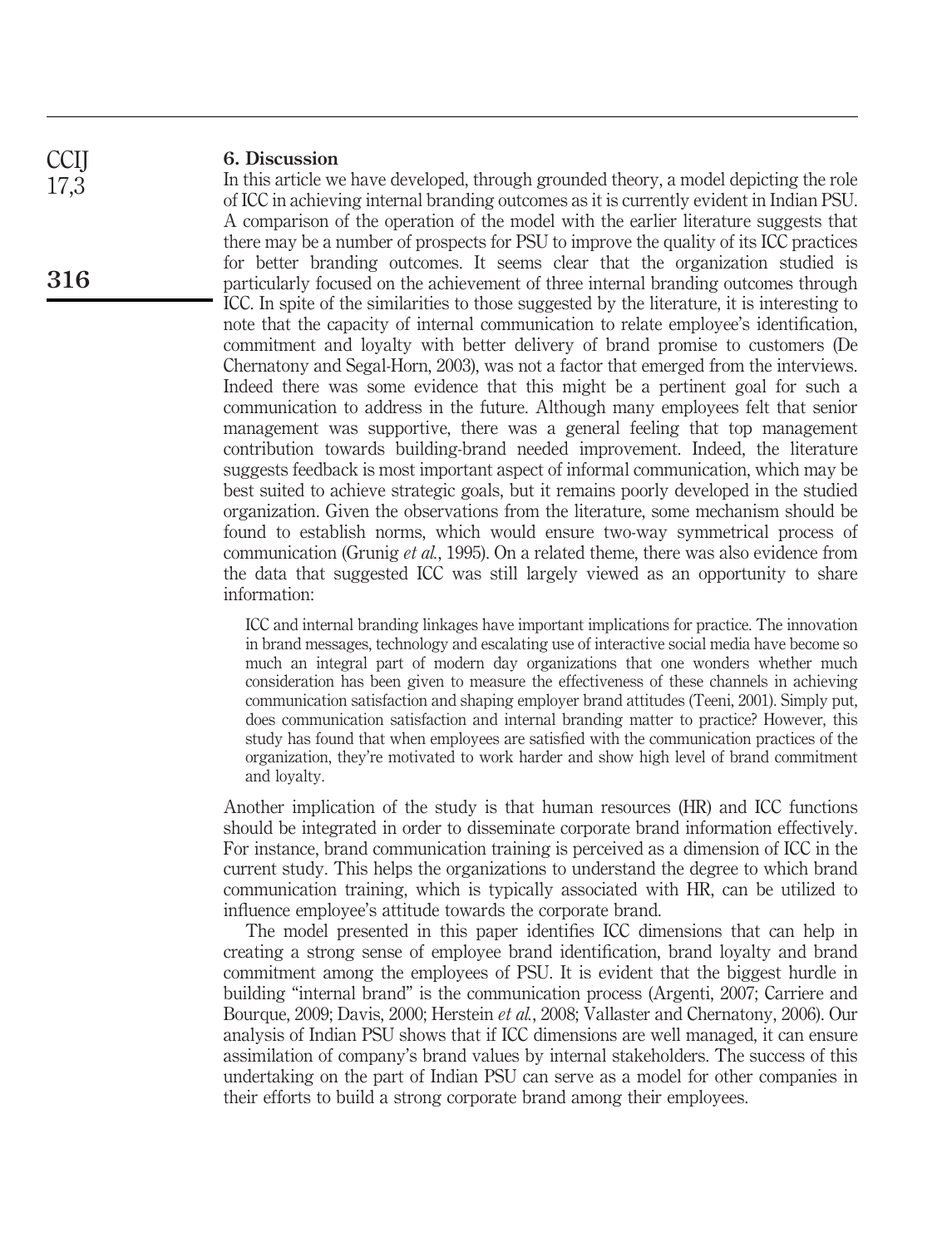Theoretically, this model holds relevance as it has introduced internal branding as a function of CC/ICC, which has been ignored by researchers in their proposed models of PR and CC (Van Reil, 1995; Welch and Jackson, 2007). However, the latest empirical study of Punjaisri *et al.* (2009) has linked few dimensions of ICC (mainly training, orientation, briefing and meetings) with internal branding outcomes, it does not give a holistic overview of the role of ICC messages, channels, feedback and training (specific to brand communication) in achieving internal branding objectives. Similarly, communication satisfaction has not been studied with respect to internal branding outcomes, to the best of our knowledge. Moreover, the significant amount of studies that are available (Hargie and Dickson, 2007; Mazzei, 2010; Power and Rienstra, 1999; Vuuren *et al.*, 2007; Welch and Jackson, 2007) have examined internal communication conceptually or primarily in the context of private organizations. Hardly any attempt has been made to study ICC and internal branding in the context of PSU or government organizations. At the highest level, the model proposed in this study would enable a cross-organizational comparison of relative degree and nature of ICC practices across organizations to understand whether it has influenced employee's attitudes towards meeting corporate brand promises. Hence, one could potentially compare ICC practices of a private organization with public organization, to examine if nature of ICC practices and higher levels of communication satisfaction have given them an added competitive advantage.

# 7. Research limitations and scope for future research

In the endeavour to understand two phenomena – "internal corporate communication" and "internal branding" – the scope of interviews may have been too broad and unable to investigate in great depth. Given the qualitative nature of the case study method, only limited generalizations can be made, as the purpose of case study research is to add to theory-building, rather than to generalize to a population. Judgemental sampling was used to select the studied organization. Quota sampling was used to determine which respondents in each organization are to be interviewed (Leedy and Ormrod, 2001). These limitations may impact on the validity and reliability of the study.

There is a clear need for further empirical research. Such research could help quantify the nature of the relationships between the variables suggested and establish the extent to which the model might be generalized to other organizations. Moreover, future studies can also attempt to take views of customers to understand the effectiveness of ICC on employee brand performance (Punjaisri *et al.*, 2009). This can also help in recognizing whether customer perceptions are aligned with employees with respect to corporate brand performance.

It is obvious that there is a significant amount of work yet to be done to understand ICC better. It is anticipated that the framework and the ideas presented here will serve as a useful starting point for several related discussions and future research.

#### References

- Ahmed, P.K., Rafiq, M. and Saad, N.M. (2002), "Internal marketing, organizational competencies and business performance", *Proceedings of the American Marketing Association Conference, Vol. 13*, pp. 500-1.
- Argenti, P.A. (1996), "Corporate communication as a discipline", *Management Communication Quarterly*, Vol. 10 No. 1, pp. 73-97.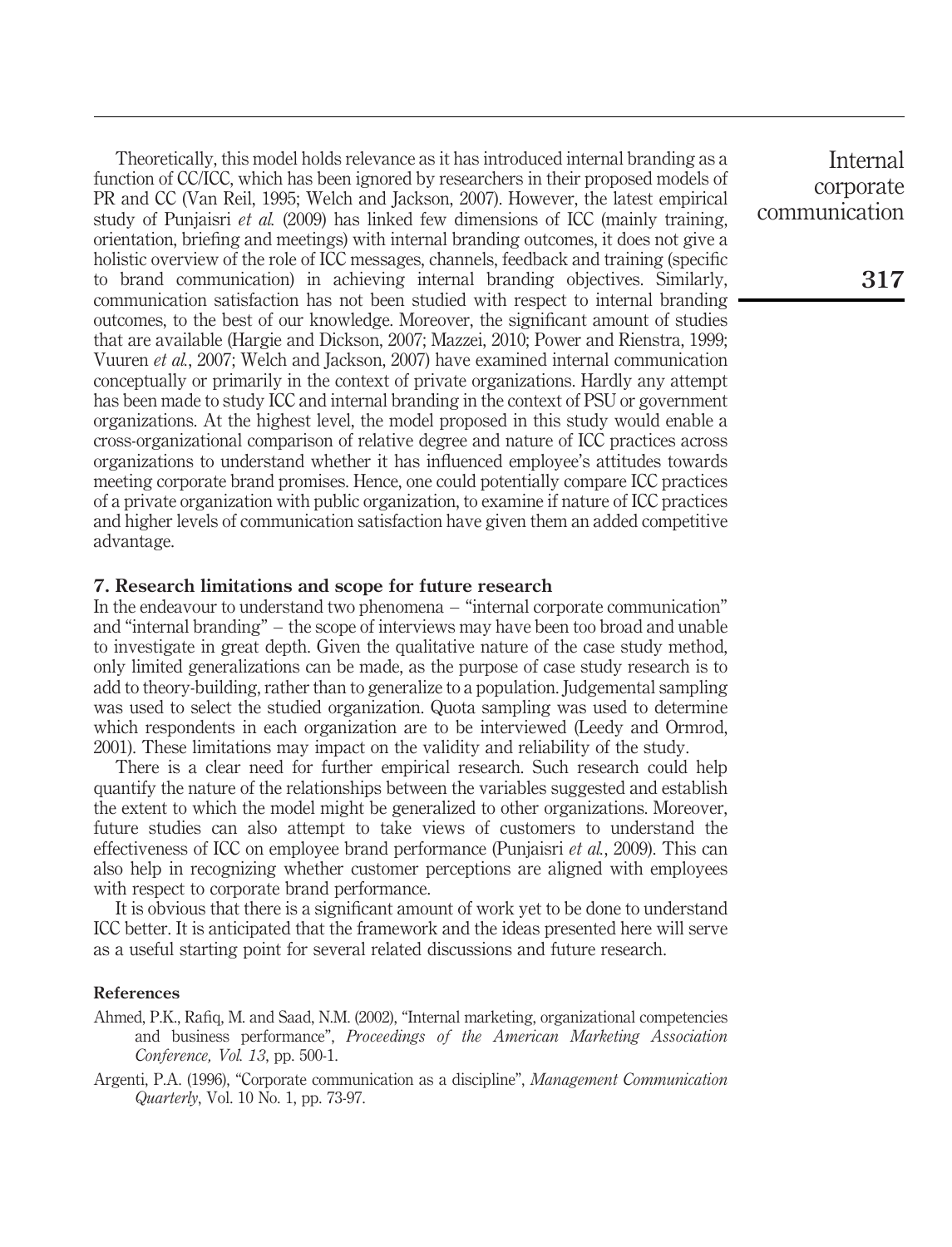|  |  |  |  |  | Argenti, P.A. (2007), Strategic Corporate Communication, Tata McGraw-Hill, New Delhi. |  |  |  |  |
|--|--|--|--|--|---------------------------------------------------------------------------------------|--|--|--|--|
|--|--|--|--|--|---------------------------------------------------------------------------------------|--|--|--|--|

- Ashforth, B.E. and Mael, F. (1989), "Social identity theory and the organization", *Academy of Management Review*, Vol. 14 No. 1, pp. 20-39.
- Asif, S. and Sargeant, A. (2000), "Modelling internal communications in the financial services sector", *European Journal of Marketing*, Vol. 34 Nos 3/4, pp. 299-317.
- Aurand, T.W., Gorchels, L. and Bishop, T.R. (2005), "Human resource management's role in internal branding: an opportunity for cross functional brand message synergy", *Journal of Product & Brand Management*, Vol. 4 No. 3, pp. 163-9.
- Backhaus, K. and Tikoo, S. (2004), "Conceptualizing and researching employer branding", *Career Development International*, Vol. 9 No. 5, pp. 501-17.
- Balmer, J.M.T. (2001), "Corporate identity, corporate branding and corporate marketing seeing through the fog", *European Journal of Marketing*, Vol. 35 No. 3, pp. 1-38.
- Bambacas, M. and Patrickson, M. (2008), "Interpersonal communication skills that enhance organizational commitment", *Journal of Communication Management*, Vol. 12 No. 1, pp. 51-72.
- Bennis, W. (1997), "Becoming a leader of leaders", in Gibson, R. (Ed.), *Rethinking the Future*, Nicholas Brealy Publishing, London.
- Bergstrom, A., Blumenthal, D. and Crothers, S. (2002), "Why internal branding matters: the case of Saab", *Corporate Reputation Review*, Vol. 5 No. 2, pp. 133-42.
- Brunetto, Y. and Wharton, R.F. (2004), "Does talk effect your decision to walk", *Management Decision*, Vol. 42 No. 3, pp. 579-600.
- Boone, M. (2000), "The importance of internal branding", *Sales and Marketing Management*, No. 9, pp. 36-8.
- Burmann, C. and Zeplin, S. (2005), "Building brand commitment: a behavioral approach to internal brand building", *Journal of Brand Management*, Vol. 12 No. 4, pp. 279-300.
- Camilleri, C.S. (2008), "Sharing Yalumba: communicating Yalumba's commitment to sustainable winemaking", *Corporate Communications: An International Journal*, Vol. 13 No. 1, pp. 18-41.
- Carriere, J. and Bourque, C. (2009), "The effects of organizational communication on job satisfaction and organizational commitment in a land ambulance service and the mediating role of communication satisfaction", *Career Development International*, Vol. 14 No. 1, pp. 29-49.
- Cheney, G. (1983), "The rhetoric of identification and the study of organizational communication", *Quarterly Journal of Speech*, Vol. 69, pp. 143-58.
- Chong, M. (2007), "The role of internal communication and training in infusing corporate values and delivering brand promise: Singapore Airlines' experience", *Corporate Reputation Review*, Vol. 10 No. 3, pp. 201-12.
- Clampitt, P.G. and Downs, C.W. (1993), "Employee perceptions of the relationship between communication and productivity: a field study", *Journal of Business Communication*, Vol. 30 No. 1, pp. 5-28.
- Crino, M.D. and White, M.C. (1981), "Satisfaction in communication: an examination of the Downs-Hazen measure", *Psychological Reports*, Vol. 49, pp. 831-8.
- Davis, S.M. (2000), *Brand Asset Management: Driving Profitable Growth through Your Brands*, Jossey-Bass, San Francisco, CA.

**CCIJ** 17,3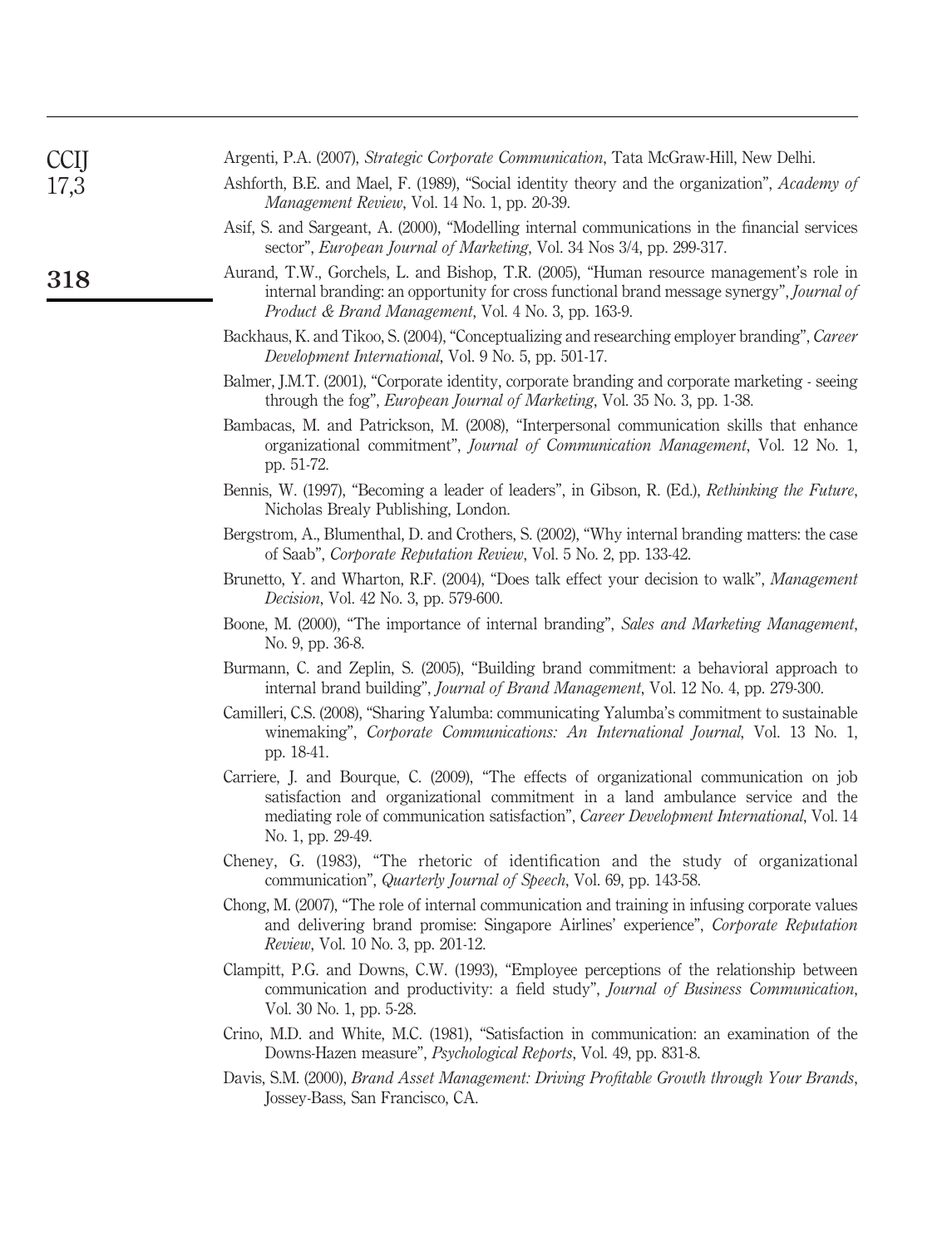| De Chernatony, L. (2001), From Brand Vision to Brand Evaluation, Butterworth-Heinemann,<br>Oxford.                                                                                                                                                                                               | Internal                   |
|--------------------------------------------------------------------------------------------------------------------------------------------------------------------------------------------------------------------------------------------------------------------------------------------------|----------------------------|
| De Chernatony, L. (2002), "Would a brand smell any sweeter by a corporate name?", <i>Corporate</i><br>Reputation Review, Vol. 5 No. 2, pp. 114-32.                                                                                                                                               | corporate<br>communication |
| De Chernatony, L. and Segal-Horn, S. (2003), "The criteria for successful services brands",<br>European Journal of Marketing, Vol. 37 No. 7, pp. 1095-2118.                                                                                                                                      |                            |
| Dortok, A. (2006), "A managerial look at the interaction between internal communication and<br>corporate reputation", Corporate Reputation Review, Vol. 8 No. 4, pp. 322-38.                                                                                                                     | 319                        |
| Drake, S.M., Gulman, M.J. and Roberts, S.M. (2005), <i>Light Their Fire</i> , Dearborn, Chicago, IL.                                                                                                                                                                                             |                            |
| Fawkes, J. and Gregory, A. (2000), "Applying communication theories to internet", <i>Journal of</i><br>Communication Management, Vol. 5 No. 2, pp. 109-24.                                                                                                                                       |                            |
| Forman, J. and Argenti, P.A. (2005), "How corporate communication influences strategy<br>implementation, reputation and the corporate brand: an exploratory qualitative study",<br>Corporate Reputation Review, Vol. 8 No. 3, pp. 245-64.                                                        |                            |
| Foy, N. (1994), <i>Empowering People at Work</i> , Gower, Aldershot.                                                                                                                                                                                                                             |                            |
| Genest, C.M. (2005), "Cultures, organizations and philanthropy", Corporate Communications:<br>An International Journal, Vol. 10, pp. 315-27.                                                                                                                                                     |                            |
| Ghami, M.A.S., Roy, H.M. and Ahmed, U.Z. (2007), "How employees learn about corporate<br>strategy?", Cross Cultural Management: An International Journal, Vol. 14, pp. 273-85.                                                                                                                   |                            |
| Glaser, B. and Strauss, A. (1967), The Discovery of Grounded Theory, Aldine, Chicago, IL.                                                                                                                                                                                                        |                            |
| Grof, A. (2001), "Communication in the creation of corporate values", Corporate<br>Communications: An International Journal, Vol. 6 No. 4, pp. 193-8.                                                                                                                                            |                            |
| Grunig, J.E., Grunig, L.A., Sriramesh, K., Huang, Y. and Lyra, A. (1995), "Models of public<br>relations in an international setting", Journal of Public Relations Research, Vol. 7 No. 3,<br>pp. 163-86.                                                                                        |                            |
| Gummesson, E. (1991), "Marketing orientation revisited: the crucial role of the part-time<br>marketer", European Journal of Marketing, Vol. 25 No. 2, pp. 60-75.                                                                                                                                 |                            |
| Hargie, O. and Dickson, D. (2007), "Are important corporate policies understood by employees?<br>A tracking study of organizational information flow", Journal of Communication, Vol. 11,<br>pp. 9-28.                                                                                           |                            |
| Hawabhay, B., Abratt, R. and Peters, M. (2009), "The role of corporate communications in<br>developing a corporate brand image and reputation in Mauritius", Corporate Reputation<br>Review, Vol. 12 No. 1, pp. 3-20.                                                                            |                            |
| Heider, F. (1958), <i>The Psychology of Interpersonal Relations</i> , Wiley, New York, NY.                                                                                                                                                                                                       |                            |
| Hendrix, J. (2001), <i>Public Relations Cases</i> , 5th ed., Wadsworth, Belmont, CA.                                                                                                                                                                                                             |                            |
| Herstein, R.Y., Mitki, Y. and Jaffe, E.D. (2008), "Communicating a new corporate image during<br>privatization: the case of El Al airlines", Corporate Communications: An International<br><i>Journal</i> , Vol. 13 No. 4, pp. 380-93.                                                           |                            |
| Hunt, O., Tourish, D. and Hargie, W. (2000), "The communication experiences of education<br>managers: identifying strengths, weaknesses and critical incidents", The International<br>Journal of Educational Management, Vol. 14 No. 3, pp. 120-9.                                               |                            |
| $\mathbf{H}^T$ and $\mathbf{H}^T$ and $\mathbf{H}$ and $\mathbf{H}$ and $\mathbf{H}$ and $\mathbf{H}$ and $\mathbf{H}$ and $\mathbf{H}$ and $\mathbf{H}$ and $\mathbf{H}$ and $\mathbf{H}$ and $\mathbf{H}$ and $\mathbf{H}$ and $\mathbf{H}$ and $\mathbf{H}$ and $\mathbf{H}$ and $\mathbf{H}$ |                            |

- Kapoor, V. (2010), "Employer branding a study of its relevance in India", *The IUP Journal of Brand Management*, Vol. 7 No. 1, pp. 51-74.
- Katz, D. and Kahn, R.L. (1978), *The Social Psychology of Organisations*, Wiley, New York, NY.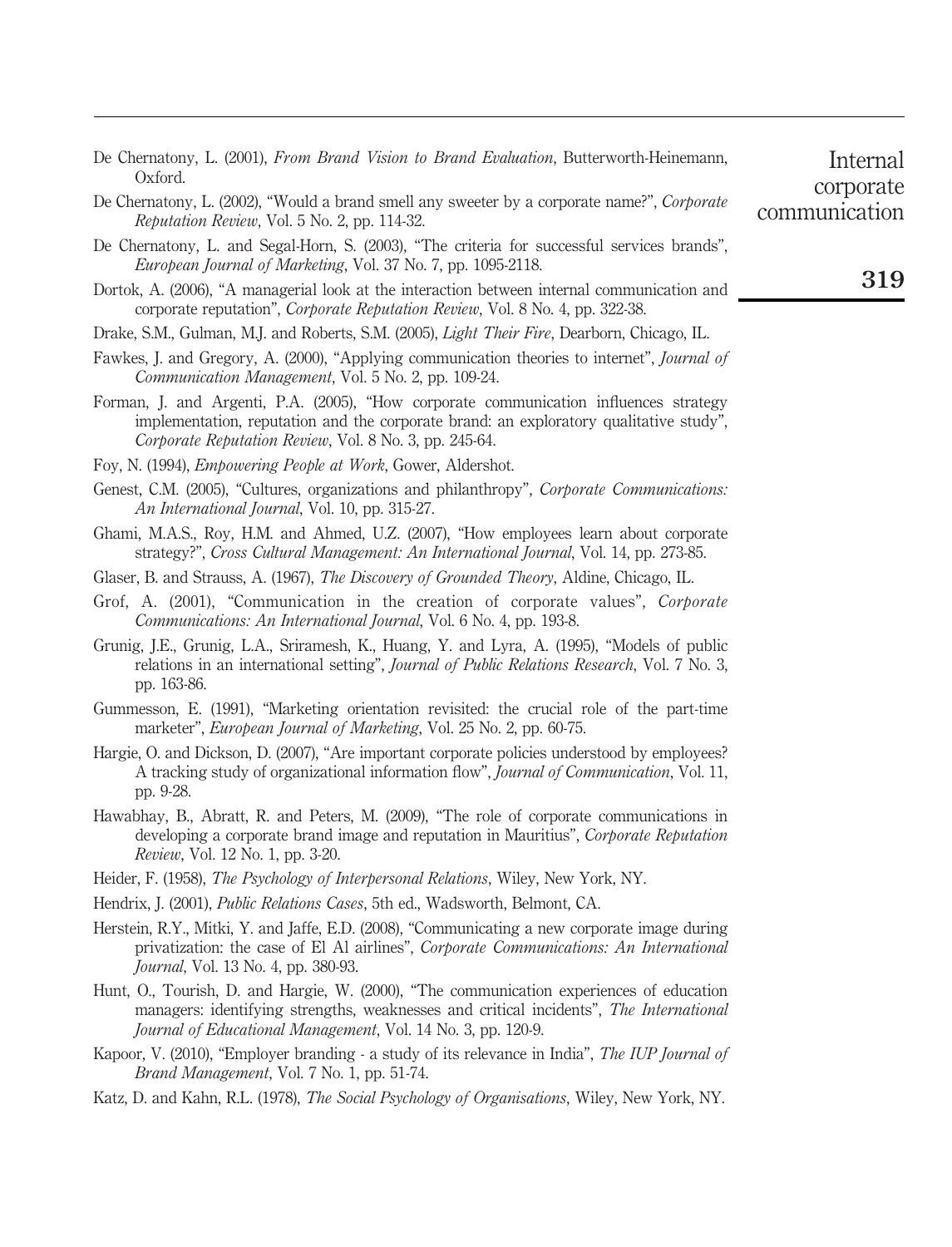| ر د ب<br>17,3 | Corporate Communications: An International Journal, Vol. 14 No. 3, pp. 320-32.                                                                                                                                                                             |
|---------------|------------------------------------------------------------------------------------------------------------------------------------------------------------------------------------------------------------------------------------------------------------|
|               | Leedy, P.D. and Ormrod, J.E. (2001), Practical Research: Planning and Design, 7th ed., Merrill<br>Prentice Hall, Upper Saddle River, NJ.                                                                                                                   |
| 320           | Mahnert, K.F. and Torres, A.M. (2007), "The brand inside: the factors of failure and success in<br>internal branding", <i>Irish Marketing Review</i> , Vol. 19 Nos 1-2, pp. 54-63.                                                                         |
|               | Mazzei, A. (2010), "Promoting active communication behaviours through internal<br>communication", Corporate Communications: An International Journal, Vol. 15 No. 3,<br>pp. 221-34.                                                                        |
|               | Mestre, M., Stainern, A. and Strom, L.B. (2000), "Visual communication – the Japanese<br>experience", <i>Corporate Communications: An International Journal</i> , Vol. 10, pp. 41-57.                                                                      |
|               | Meyer, J., Paunonen, S., Gellaty, I., Goffin, R. and Jackson, D. (1989), "Organisational commitment<br>and job performance: it's the nature of the commitment that counts", Journal of Applied<br><i>Psychology</i> , Vol. 74, pp. 152-6.                  |
|               | Miles, M.B. and Huberman, M.A. (1994), Qualitative Data Analysis: A Sourcebook of New<br><i>Methods</i> , Sage Publications, Beverly Hills, CA.                                                                                                            |
|               | Mitchell, C. (2002), "Selling the brand inside", <i>Harvard Business Review</i> , Vol. 80 No. 1, pp. 99-105.                                                                                                                                               |
|               | Papasolomou, I. and Vrontis, D. (2006), "Using internal marketing to ignite the corporate brand:<br>the case of the UK retail bank industry", Journal of Brand Management, Vol. 14 Nos 1/2,<br>pp. 177-95.                                                 |
|               | Pettit, J.D., Goris, R. and Vaught, B. (1997), "An examination of organizational communication as<br>a moderator of the relationship between job performance and job satisfaction", Journal of<br><i>Business Communication, Vol. 34 No. 1, pp. 81-98.</i> |
|               | Pincus, J.D. (1986), "Communication satisfaction, job satisfaction, and job performance", <i>Human</i><br><i>Communication Research, Vol. 12 No. 3, pp. 395-419.</i>                                                                                       |
|               | Postmes, T., Tanis, M. and de Wit, B. (2001), "Communication and commitment in organisations:<br>a social identity approach", Group Processes and Intergroup Relations, Vol. 4 No. 3,<br>pp. 207-26.                                                       |
|               | Power, M. and Rienstra, B. (1999), "Internal communication in new corporate conglomerates",<br><i>International Journal of Public Sector Management, Vol. 12, pp. 501-15.</i>                                                                              |
|               | Punjaisri, K. and Wilson, A. (2007), "The role of internal branding in the delivery of employee<br>brand promise", Journal of Brand Management, Vol. 15 No. 1, pp. 57-70.                                                                                  |
|               | Punjaisri, K., Heiner, E. and Wilson, A. (2009), "Internal branding: an enabler of employees'<br>brand-supporting behaviors", <i>Journal of Service Management</i> , Vol. 20 No. 1, pp. 209-22.                                                            |
|               | Shanafelt, T. (2003), "The well-being of physicians", The American Journal of Medicene, Vol. 114<br>No. 6, pp. 513-9.                                                                                                                                      |
|               | Smidts, A., Pruyn, A. and Van Riel, C. (2001), "The impact of employee communication and<br>perceived external prestige on organizational identification", Academy of Management<br><i>Journal</i> , Vol. 49 No. 5, pp. 1051-62.                           |
|               | Snipes, R.L. (1996), "A test of the effects of job satisfaction and self-efficacy on service quality<br>and customer satisfaction: a causal model", dissertation, Auburn University, Auburn, AL.                                                           |
|               | Steers, R. (1977), "Antecedents and outcomes of organisational commitment", Administrative<br>Science Quarterly, Vol. 22 No. 1, pp. 46-56.                                                                                                                 |
|               |                                                                                                                                                                                                                                                            |

Koul, S. (2009), "Communication structure of the public sector in India: an empirical analysis",

CCIJ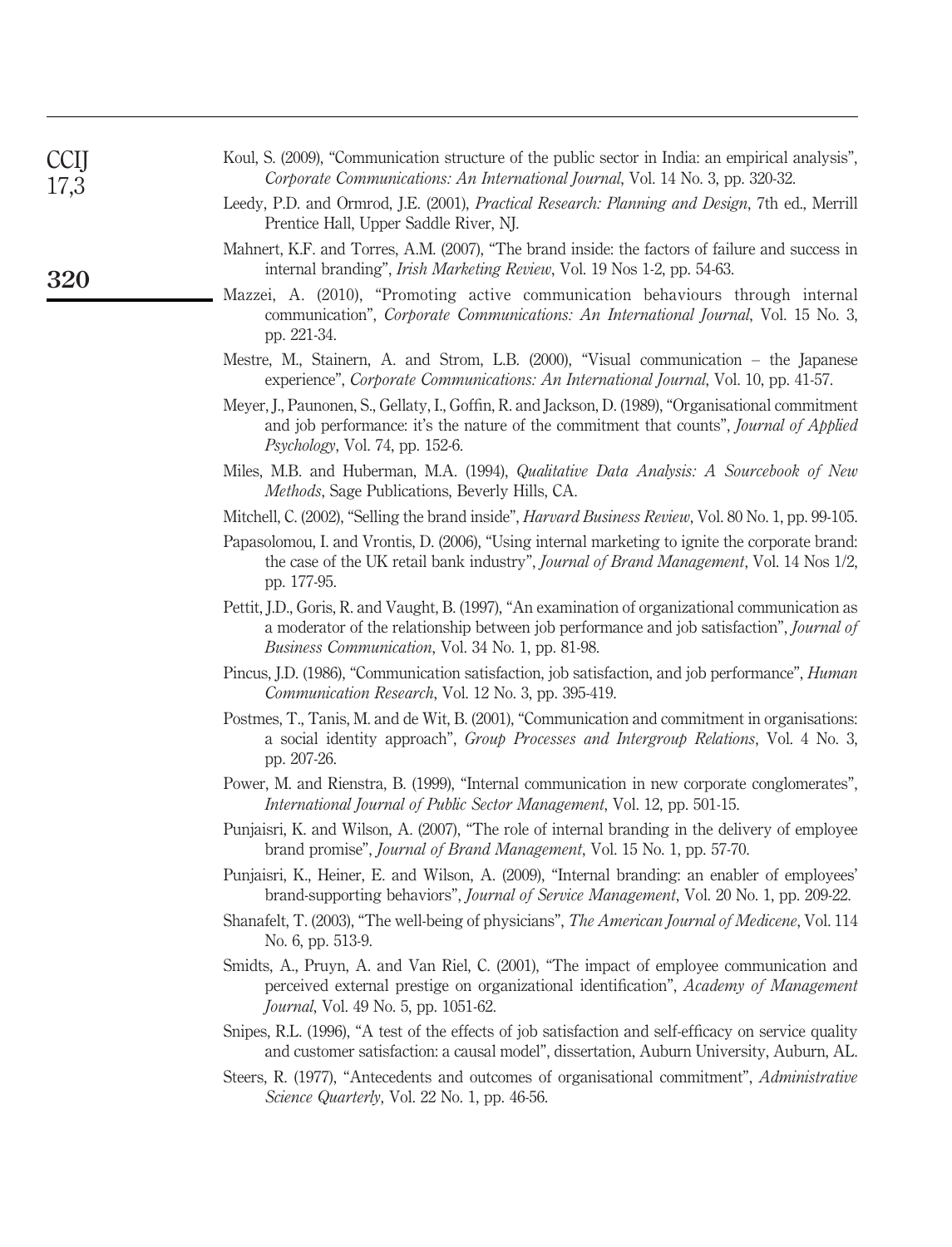| Tansuhaj, T., Randall, D. and McCullogh, J. (1991), "Applying the internal marketing concept       |  |
|----------------------------------------------------------------------------------------------------|--|
| within large organizations: as applied to a credit union", <i>Journal of Professional Services</i> |  |
| <i>Marketing</i> , Vol. 6 No. 2, pp. 193-203.                                                      |  |

- Taylor, C.B. (1997), "Communication satisfaction: its role in church membership satisfaction and involvement among southern Baptist churches", *Southern Communication Journal*, Vol. 62 No. 4, pp. 293-305.
- Teeni, D. (2001), "A cognitive-affective model of organizational communication for designing IT", *MIS Quarterly*, Vol. 25 No. 2, pp. 251-312.
- Thomson, K. and Hecker, L.A. (2000), "The business value of buy-in", in Varey, R.J. and Lewis, B.R. (Eds), *Internal Marketing: Directions for Management*, Routledge, London.
- Thomson, K., de Chernatony, L., Arganbright, L. and Khan, S. (1999), "The buy-in benchmark: how staff understanding and commitment impact brand and business performance", *Journal of Marketing Management*, Vol. 8 No. 15, pp. 819-35.
- Trombetta, J.J. and Rogers, D.P. (1988), "Communication climate, job satisfaction, and organizational commitment", *Management Communication Quarterly*, Vol. 1 No. 4, pp. 494-514.
- Tukiainen, T. (2001), "An agenda model of organizational communication", *Corporate Communication: An International Journal*, Vol. 6 No. 1, pp. 47-52.
- Vallaster, C. and Chernatony, L.D. (2006), "Internal brand building and structuration: the role of leadership", *Corporate Communications: An International Journal*, Vol. 40 No. 7, pp. 41-57.
- Van de Bosch, A.L.M., Jong, M.D.T. and Elving, J.L.W. (2005), "How corporate visual identity supports reputation", *Corporate Communications: An International Journal*, Vol. 10 No. 2, pp. 108-16.
- Van Reil, C.B.M. (1995), *Principles of Corporate Communication*, Prentice Hall, Englewood Cliffs, NJ.
- Vuuren, M., de Jong, M., Meno, D.T. and Erwin, S.R. (2007), "Direct and indirect effects of supervisor communication on organizational commitment", *Corporate Communications: An International Journal*, Vol. 12, pp. 116-28.
- Weick, K.E. (1987), "Theorizing about organizational communication", in Jablih, F.M., Putnam, L.L., Roberts, K.H. and Porter, L.W. (Eds), *Handbook of Organizational Communication*, Sage, Newbury Park, CA.
- Welch, M. and Jackson, P.R. (2007), "Rethinking internal communication: a stakeholder approach", *Corporate Communications: An International Journal*, Vol. 12 No. 2, pp. 177-98.
- Woodruffe, H. (1995), *Services Marketing: Integrating Customer Focus across the Firm*, 4th ed., McGraw-Hill, Singapore.

#### Further reading

- Cheney, G. and Christensen, L. (2001), "Organizational identity: linkages between internal and external communication", in Jablin, F.M. and Putnam, L.L. (Eds), *The New Handbook of Organizational Communication*, Sage, Thousand Oaks, CA.
- Clutterbuck, D. (2005), "Communication and psychological contract", *Journal of Communication Management*, Vol. 9, pp. 359-64.
- Cronin, J. and Taylor, S. (1992), "Measuring service quality: a re-examination and extension", *Journal of Marketing*, Vol. 56, pp. 55-68.